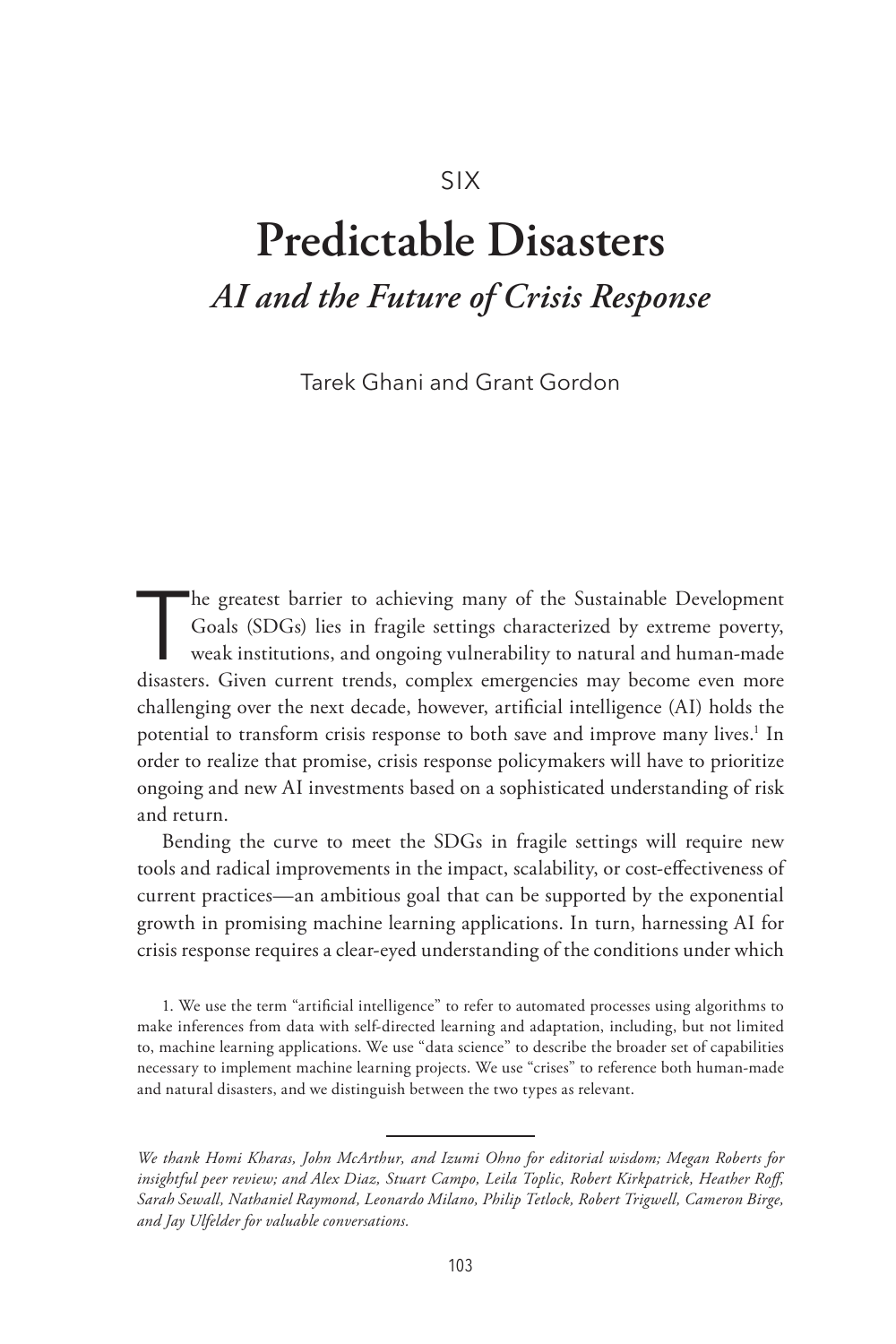machine learning can improve outcomes as well as a framework for when and how to effectively integrate machine learning into organizations.

As we describe below, AI is reshaping our ability to anticipate, respond to, and recover from crises. It increases visibility and access to areas that have historically been inaccessible; it expands capacities to identify and predict crises and their evolution; and it enhances the effectiveness and efficiency of resource allocation and optimization during response efforts.<sup>2</sup> AI does this by strengthening the accuracy and precision of what we know, the speed with which we know it, and the ability to continuously optimize decisions that require analyzing many fastchanging variables simultaneously.3

Machine learning applications have already begun to transform three key functions of crisis response policy and programming, which we expect to accelerate over the coming decade. First, machine learning is helping decisionmakers continuously assess the risks of new and ongoing crises, particularly in the domain of natural disasters where data is rich, scientific modeling of underlying causes is advanced, and events are frequent enough to support robust feedback loops. Second, humanitarian and governmental crisis responders are increasingly using machine learning to improve targeting, intervention selection, and service delivery. And third, machine learning is streamlining the mobilization and prepositioning of resources for first responders, with current applications ranging from anticipatory financing for disasters to optimizing the logistics behind delivering humanitarian aid.

What is a vision of the future of crisis response in which AI breakthroughs have been successfully scaled? It is one in which crisis response actors increasingly know where and how crises will happen, and crisis policymakers have the information required to resource and launch efforts to prevent and mitigate these crises. It is a world in which, when unavoidable crises do unfold, financing is immediately released to provide life-saving assistance to those affected based

2. We focus here on "first-generation" machine learning applications that seek to structure, automate, and inform crisis response decisions at macro- (for example, national), meso- (for example, sub-national), and micro-levels (for example, individual). To address first-order questions in the crisis response field, we limit ourselves to identifying, predicting, and optimizing crisis response rather than the number of downstream applications that also shape crises, ranging from the use of automated image processing by drones to AI-based precision agriculture to reduce the impact of climate change.

3. All of this is made possible by general improvements in machine learning algorithms and computational processing power, which support AI-based innovation in any field. But like data, which is context-specific and often a limiting factor, the most valuable AI also needs a feedback platform where interventions and predictions are tested against reality and continuously improved. While basic machine learning applications simulate such feedback by splitting a single dataset into "testing" and "training" components, a frequently occurring decision problem informed by continuous stream of data on relevant inputs and target outcomes is an ideal condition for AI applications.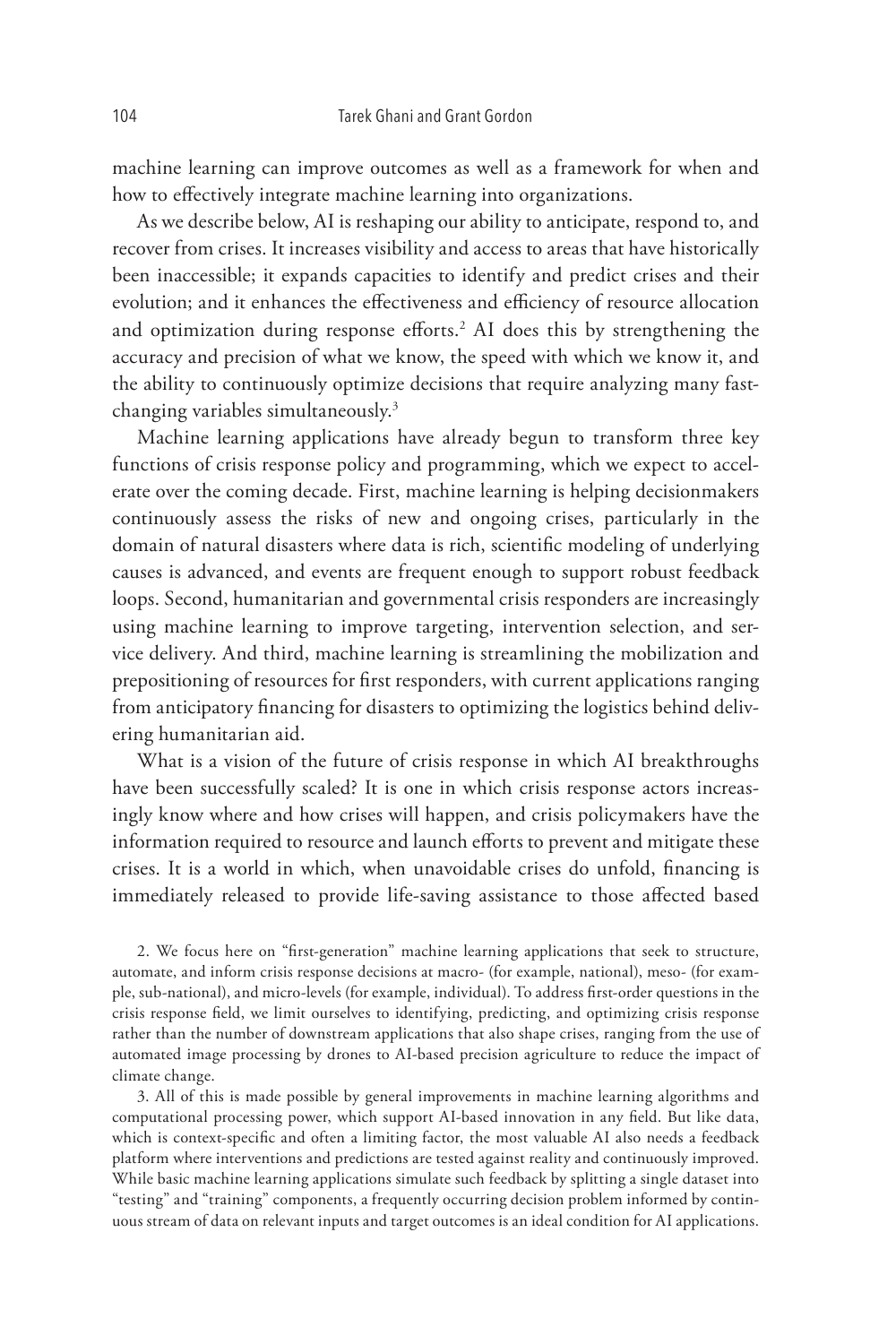#### Predictable Disasters 105

on preagreed-upon triggers. And, should crises continue, targeted and contextspecific aid can be consistently delivered in record time, at scale, and at a radically lower cost, helping to save lives, reduce suffering, and speed recovery.

Before this vision for AI in crisis response can be realized, several key conditions must first be met. To start, data quality, consistency, and coverage need to improve. Absent these improvements, the accuracy of machine learning predictions will be constrained to the limitations of existing data coverage, which too often reflect biased understandings of the world and structural inequities.<sup>4</sup> As data deserts continue to shrink amid a growing range of sources, the quality of AI predictions will also improve. Next, decisionmakers must identify and develop a range of feedback platforms to enable rigorous testing of new machine learning approaches relative to current practices. Last, frameworks and tools for the ethical and accountable use of AI technologies must be created or strengthened in relevant institutions to protect against potential abuse and harm.<sup>5</sup> Together, these necessary steps will help provide the operational architecture needed to help effectively, efficiently, and safely integrate AI into the crisis response field.

While some advocates have previously promoted AI as a crystal ball to predict and prevent global crises, this aspiration obscures the political and organizational constraints that shape crisis response as well as the type of decisions that such predictions can influence. Decisionmakers should consider the political and technical feasibility of any investment in AI as well as its expected impact, conscious that leveraging the impact of any potential application is predicated on identifying the types of decisions amenable to machine learning. It also requires investing in the capabilities or partnerships to deepen machine learning expertise and rigorously assessing the impact of machine learning applications relative to current practices.

Too often, discussions of AI descend into polarized caricature. While technoutopianism often promotes non-testable platitudes or inflated aspirations of a single project to change the world, techno-pessimism can often fall into a similar trap of developing sweeping generalizations from isolated examples of failed projects. We aim to move beyond these dichotomies by articulating a framework to understand where the expected risks and returns are highest from AI in crisis response. To develop and situate this framework, we analyze current use cases of machine learning and explore the boundaries of their application. Overall, we recommend policymakers adopt a portfolio investment approach to AI that adjusts potential benefits against common risks of political or technical

<sup>4.</sup> See, for example, Glandon and others, and Toplic.

<sup>5.</sup> See, for example, NetHope's Artificial Intelligence (AI) Ethics for Nonprofits Toolkit, https: //solutionscenter.nethope.org/artificial-intelligence-ethics-for-nonprofits-toolkit.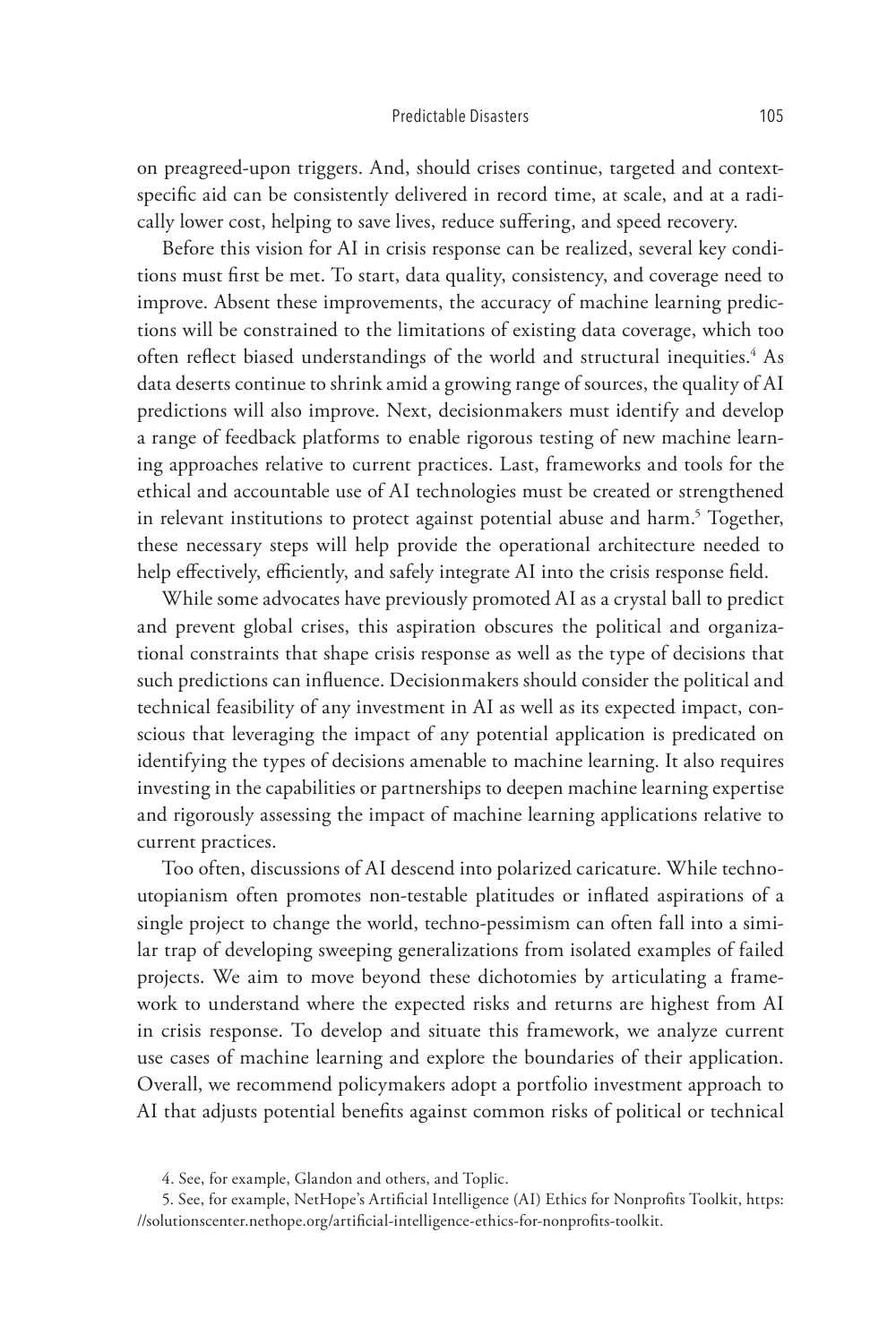infeasibility and assesses potential impact relative to current practices. Our goal is to help move the debate from "Does AI change everything?" to "When and how can specific tools most usefully augment or transform current practice?"

We focus on the potential impact AI holds for crisis response as generally reflected in Sustainable Development Goal 16's objective of promoting peaceful and inclusive societies. This framing allows us to specifically address those populations furthest behind in the SDGs—across and within countries—who are most often the primary beneficiaries of crisis response efforts. However, it limits our ability to address how AI is changing many of the long-term drivers of crisis—including poverty, inequality, and economic opportunity—captured in other SDGs and covered by other chapters in this volume. And while we focus on the implications of AI for crisis policymakers in governments and international organizations, we also attempt to highlight implications for those most directly affected by crisis—including concerns about individual autonomy, consent, and privacy, that are central to discussions and decisions regarding AI.

### **Crisis and Opportunity**

Since the start of this century, natural and human-made disasters have levied a rising toll in lives, livelihoods, and social stability. From 2000 until 2019, the UN recorded over seven thousand major natural disasters that claimed over 1.2 million lives, and affected roughly 4 billion additional people, many individuals more than once.<sup>6</sup> Over those same years, the Uppsala Conflict Data Program recorded over 940,000 fatalities from organized violence, including fifty-four active state-based conflicts in 2019—the highest number since the end of World War II.7 In 2020 alone, UNHCR counted 82.4 million people forcibly displaced worldwide due to conflict, natural disasters, and related disruptions, nearly doubling the 43.3 million estimate just ten years earlier.<sup>8</sup> And as we write this article in September 2021, over 221 million people have been infected globally with COVID-19 and more than 4.5 million have died so far, with those figures expected to grow considerably before the pandemic ends.<sup>9</sup>

6. United Nations Office for Disaster Risk Reduction, "Human Cost of Disasters 2000–19," www.undrr.org/publication/human-cost-disasters-2000-2019.

7. Uppsala Conflict Data Program https://ucdp.uu.se/downloads/brd/ucdp-brd-conf-201-xlsx .zip. The 940,000 total reflects best estimates of "battle-related deaths" defined as fatalities "caused by the warring parties that can be directly related to combat" and thus exclude indirect deaths due to disease, starvation, criminality, or attacks directed at civilians. For more details, see Pettersson and Öberg.

8. UNHCR, "Global Trends 2020: Forced Displacement in 2020," www.unhcr.org/flagship -reports/globaltrends/.

9. Johns Hopkins University & Medicine, Coronavirus Resource Center, https://coronavirus .jhu.edu/map.html.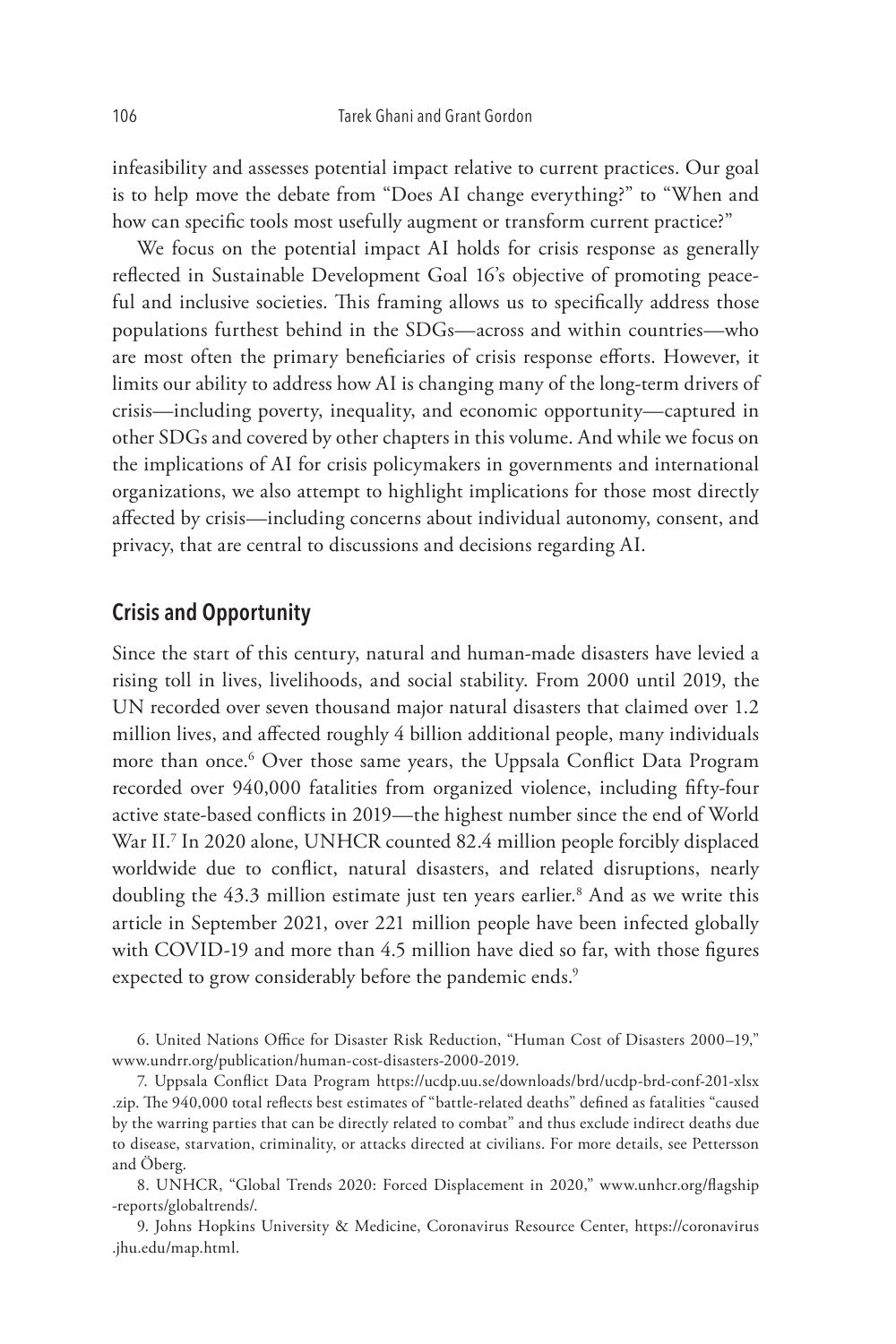In listing humanity's global challenges, the UN's SDGs 1.5 and 11.5 highlight the need to prevent and mitigate the compounded harm posted by frequent disasters and complex emergencies. However, the impact goes far beyond these two goals, as it is difficult to imagine achieving many SDGs—from ending extreme poverty and hunger to expanding education and healthcare to promoting peace and protecting the environment—without better crisis response. Before the impact of COVID-19 was clear, researchers had identified the set of countries where the SDGs were already on track to fail based on current trends in climate change and ongoing vulnerability to political instability: by 2030, between two-thirds and 80 percent of the world's poor are likely to live in fragile and conflict-affected countries.<sup>10</sup> This development frontier grows larger if one includes subnational hotspots in otherwise prosperous countries: one Brookings estimate identified 840 poverty hotspots across 102 countries expected to host 1.7 billion people in 2030.11

There is a growing recognition that weak institutions and systemic poverty make fragile contexts more vulnerable to both political crises and climate hazards, and slower to recover from both types of shocks.12 In short, we observe a self-reinforcing cycle in which the hardest development cases remain persistently behind, even while emerging and developed economies continue to progress. And so, improving the ability of crisis response to prevent and mitigate the impact of disasters in fragile settings could imply substantial development returns for those furthest behind.

Trends in modern crises and response efforts suggest the challenge may grow even more complex. For one, the impacts of the climate crisis are increasingly visible in fragile settings and projected to become even more severe this decade across Central America, the Middle East, the Sahel, and Southeast Asia. Wherever climate hazards intersect with weak governance, the challenges likely to face crisis responders will multiply exponentially. Whether fleeing human-made or natural disasters, displaced populations will place increasing pressure on urban centers and neighboring countries, contributing to a regionalization of each local crisis as societies strive to adapt. Meanwhile, international institutions may continue to struggle to rebuild confidence in the face of major power rivalries, while on-the-ground coordination challenges keep growing from an influx of governmental and non-state actors. Moreover, many challenges in crisis response may be further exacerbated by the long-term humanitarian and economic impact of COVID-19.13

<sup>10.</sup> Corral and others, 18; OECD, 3.

<sup>11.</sup> Cohen, Desai, and Kharas, 210.

<sup>12.</sup> See, for example, World Bank and Ghani and Malley.

<sup>13.</sup> See Ghani.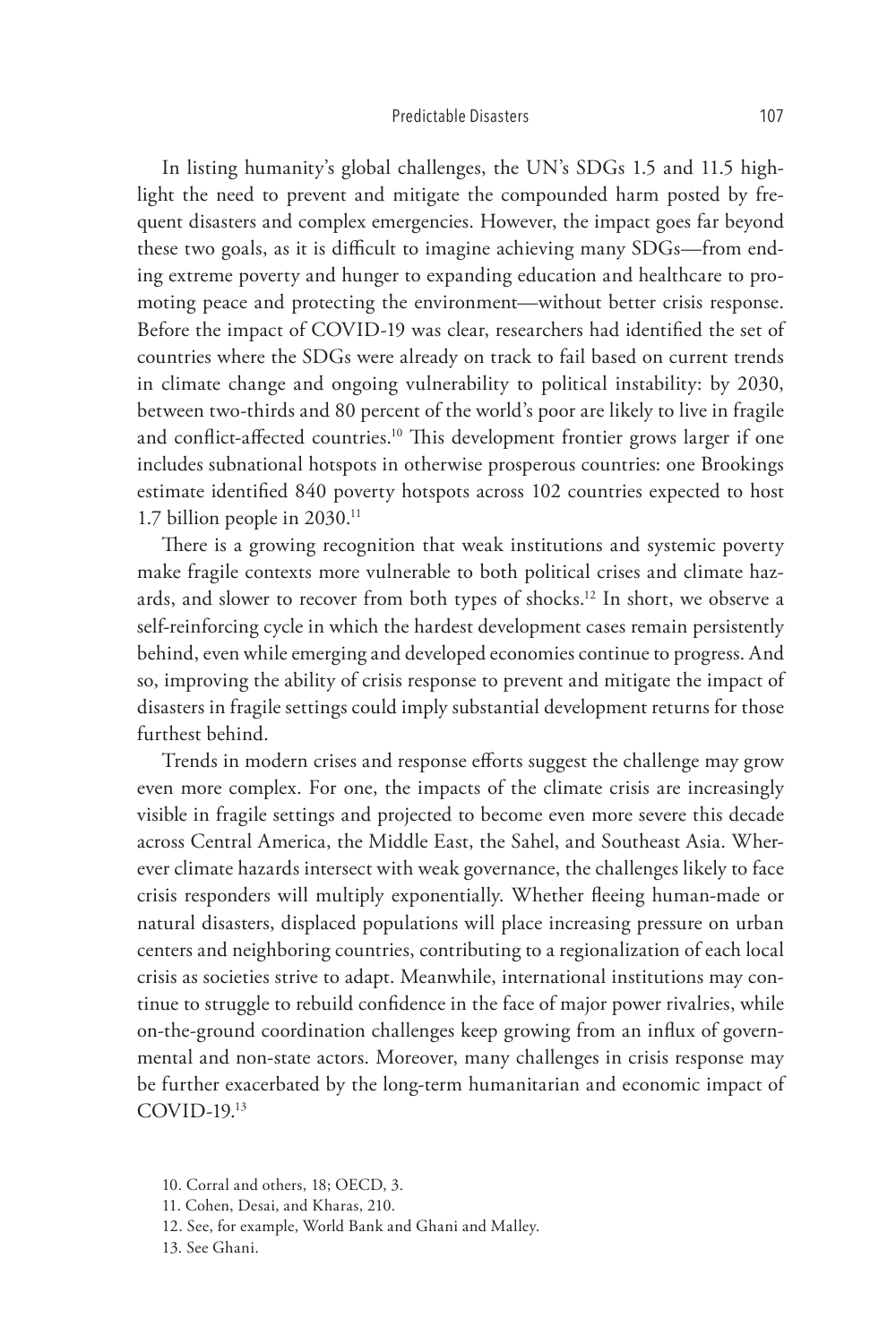The last two decades have seen exponential growth in the data available on crises as well as the tools needed to effectively and efficiently analyze this information.<sup>14</sup> Historically, data on crises were limited to frontline reports and individual observations. In the 1990s and early 2000s, survey data from crisis- -affected populations, operational data from implementers, and historical crossnational datasets were used to inform decisionmaking. Over this past decade, the informational floodgates have opened, releasing high-frequency, granular data from social media, satellite and sensors, call detail records, and so on. Consequently, crisis-related data is rapidly improving in quantity, frequency, granularity, and structure—and thus creating new opportunities to anticipate, respond to, and recover from modern crises.15

Recent estimates indicate that, from 2015 to 2022, the number of people online will triple to 6 billion. By 2030, 7.5 billion people will likely use the internet—90 percent of the projected world population six years of age and older.<sup>16</sup> Mobile phones will drive that growth, especially in developing countries, where the aftershocks of disasters can be more severe: from 2020 to 2025, mobile subscribers are projected to grow from 5.2 billion to 5.8 billion, but mobile internet users will grow twice as much, from 3.8 billion to 5 billion as smartphones become more widely available.17 The impact for data collection—even in the most challenging settings—are already myriad: researchers are conducting phone surveys at unprecedented scale with Voice over Internet Protocol (VoIP), proxying for population movements with cell phone–related location data, and creating new measures of activity and sentiment from social media.18 Standard early warning indicators like commodity price changes are now more easily tracked with online databases.19 The cost of remote sensing imagery—from satellites, planes, or low-flying drones—continues to fall. Even remote audio sensors are used in settings like Syria to warn civilians of incoming aircraft or nearby gunfire.20

These changes have vastly increased the ability to integrate AI into crisis response, catalyzing a number of high-profile projects that have raised public expectations around AI's potential. To help separate hype from reality, we provide a simple framework that outlines our assessment of the underlying promise and pitfalls for integrating AI into crisis response. Specifically, we highlight how the risks to AI's breakthrough potential in crisis response vary by complexity and

17. GSMA, 6.

20. See, for example, Hala Systems.

<sup>14.</sup> Gleditsch, 301–14.

<sup>15.</sup> For useful overviews, see Panic and Pauwels.

<sup>16.</sup> See Morgan.

<sup>18.</sup> Relevant examples include Flowminder, Orange Door Research, and Premise.

<sup>19.</sup> See, for example, Cavallo, Cavallo, and Rigobon.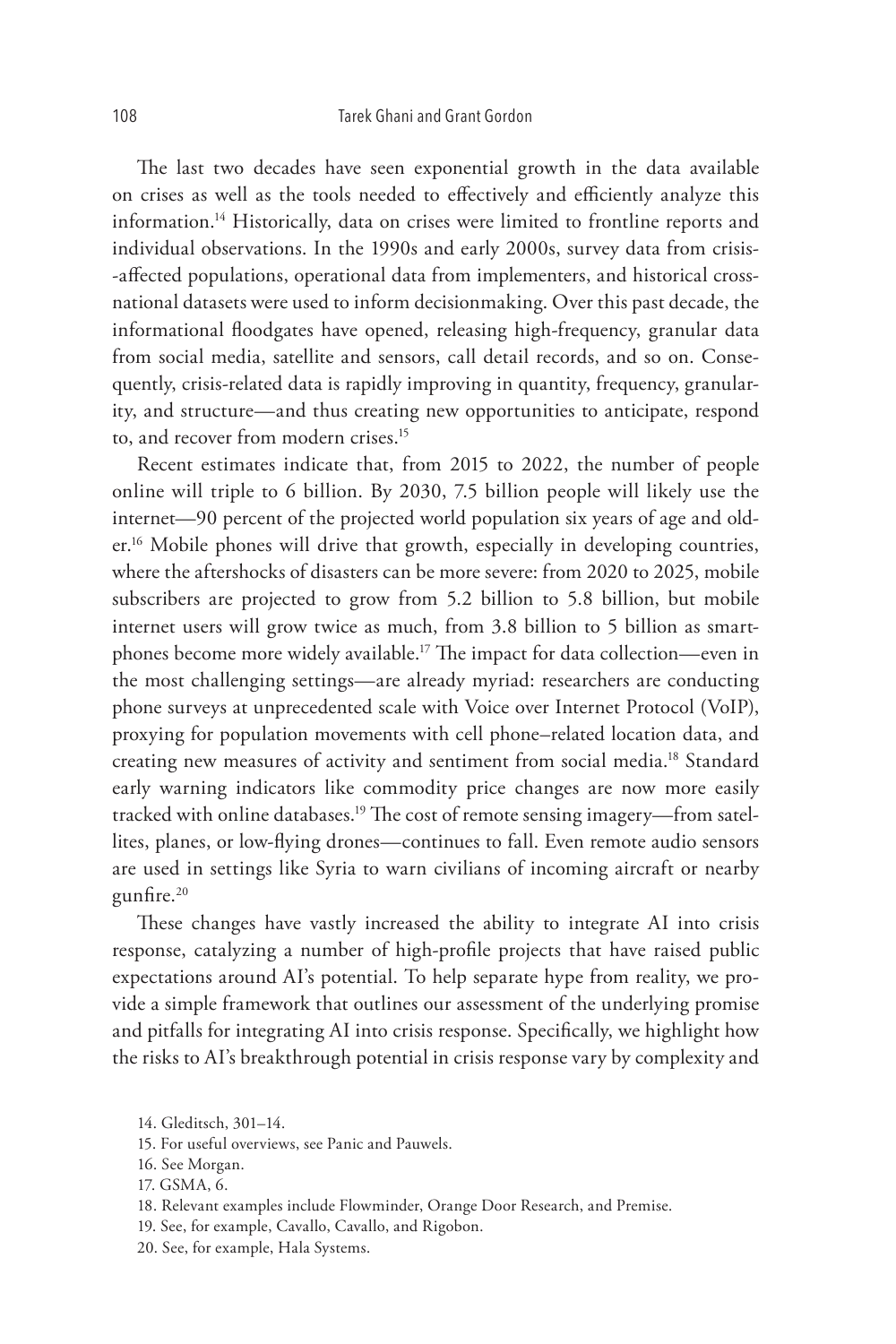timeline of the crisis. We rank order risks in our framework but leave returns unspecified, enabling policymakers to apply a risk-adjusted weighting to potential returns for any particular investment in AI in crisis response.

Figure 6-1 categorizes potential AI applications in crisis response across two dimensions. The horizontal axis represents the crisis timeline, ranging from prevention to response. The vertical axis represents crisis complexity, ranging from less complex natural disasters, such as floods, to relatively more complex human<mark>-</mark> -made disasters, such as conflict.<sup>21</sup> We argue that the expected value of any AI investment is driven not only by returns (for example, size and scale of potential impact) but also by the risks posed by technical and political barriers of integrating AI into crisis response efforts. Technical feasibility reflects characteristics that make a crisis context more or less amenable to AI implementation: frequency of the event, data availability and quality, and modeling complexity. For example, natural disasters are often high-frequency events with better data and more reliable scientific models, given the underlying natural processes involved when compared to complex disasters such as civil war. Political feasibility relates to the ability of crisis policymakers to act on the predictions AI can help improve.

#### Figure 6-1. Feasibility of AI Applications in Crisis Settings



21. For ease of interpretation, we limit the framework's time horizon to one year before and one year after crisis onset. While prevention is desirable over a longer time period, multi-year time spans provide less help in thinking about the decision constraints faced by crisis policymakers and how best to invest in response in AI applications.

#### High complexity (conflict)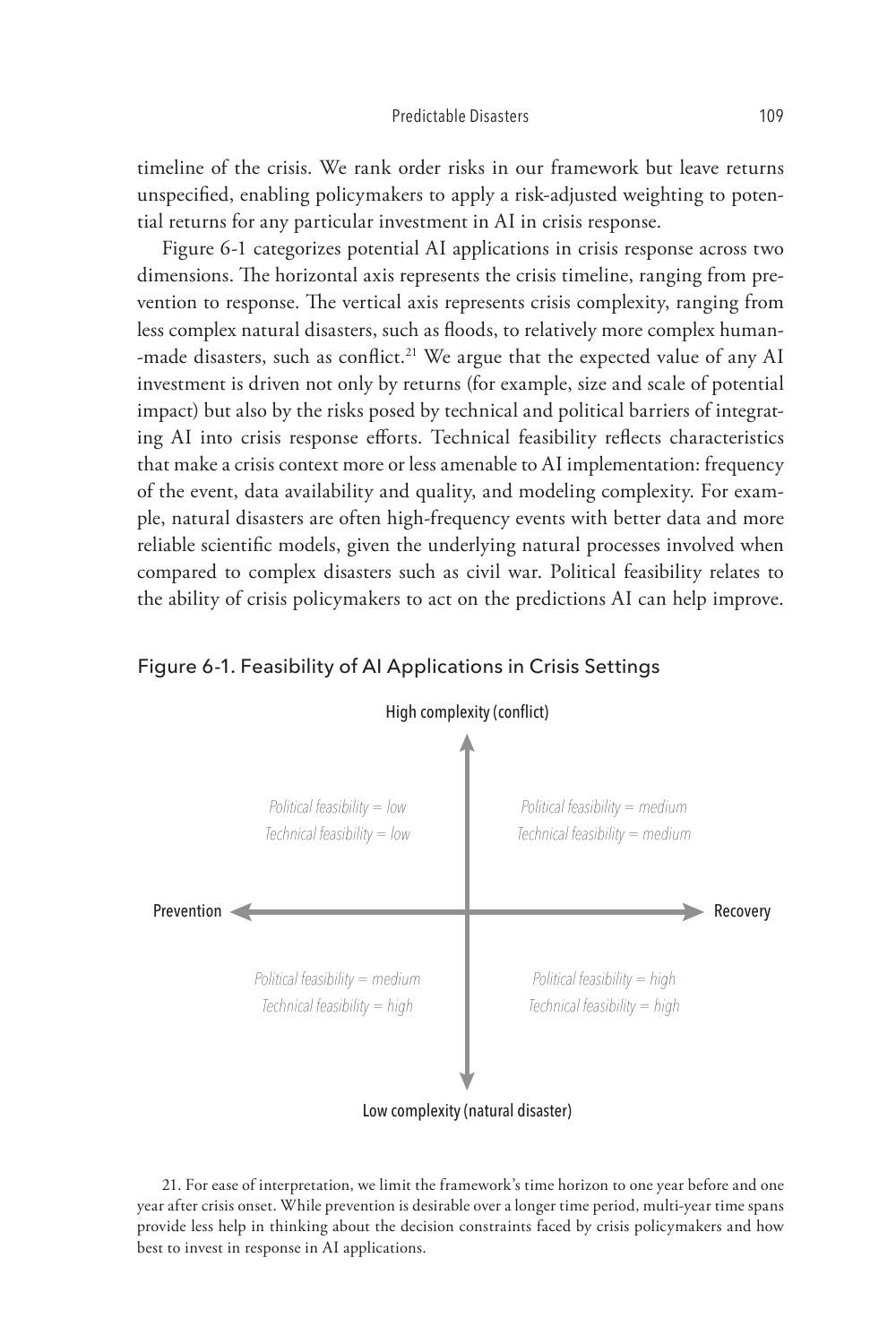This is driven by the incentives around the timing of an intervention—because, unfortunately, response is often easier to mobilize than prevention—and the extent to which a crisis is driven by natural causes, which can often facilitate quicker local and international cooperation.

This framework has several important implications. First, the political feasibility of crisis response tends to increase as a crisis evolves and expands beyond the realm of prevention. The technical feasibility of response also increases for more complex crises as more data enables model refinement. Second, it is often more politically and technically feasible to respond to low-complexity crises than high-complexity crises, though for different reasons. On the one hand, cooperation on natural disaster response is often a win-win for political leaders relative to the contentious politics of conflict prevention and mitigation. And on the other hand, data and modeling of natural disasters is far more advanced than of human-instigated disasters.

After combining these feasibility constraints, we observe the highest risk- -adjusted returns for AI investments in the bottom-right quadrant with natural disaster relief efforts, and the lowest risk-adjusted returns in the top-left quadrant with conflict prevention efforts. While crisis response actors should continue pursuing promising, high-return AI investments beyond natural disaster relief efforts, we would urge them to probe the technical and political constraints that may impede the success of those efforts early on in the process.

There are also some important caveats to highlight when considering integrating AI into crisis response, given fundamental concerns and constraints regarding data in crisis settings. Above all, having more data—and more complex data does not unequivocally imply more useful data. Data that is inaccurate, imprecise, or biased can undermine analysis and response. This is true across crisis-affected countries—for example, there is more data available for Jordan than South Sudan—as well as within countries—for example, social media feeds reflect areas with connectivity. This data unevenness is a major limiting factor and often disadvantages the most marginalized and least digitally connected communities, regularly requiring policymakers to be savvy consumers and communicators of the pitfalls inherent to data-driven analysis. Moreover, collecting and analyzing these new types of data require capabilities not always well represented in crisis response organizations, which in turn demand new organizational investments or partnerships. These are nontrivial but soluble challenges that should be assessed and prioritized early in each new application of machine learning.

There are also a growing set of privacy, security, and ethical challenges around crisis data management.<sup>22</sup> Creating and operationalizing ethical guidelines for

22. For an overview of ethical considerations in applying AI to conflict-related crisis response, see Pauwels.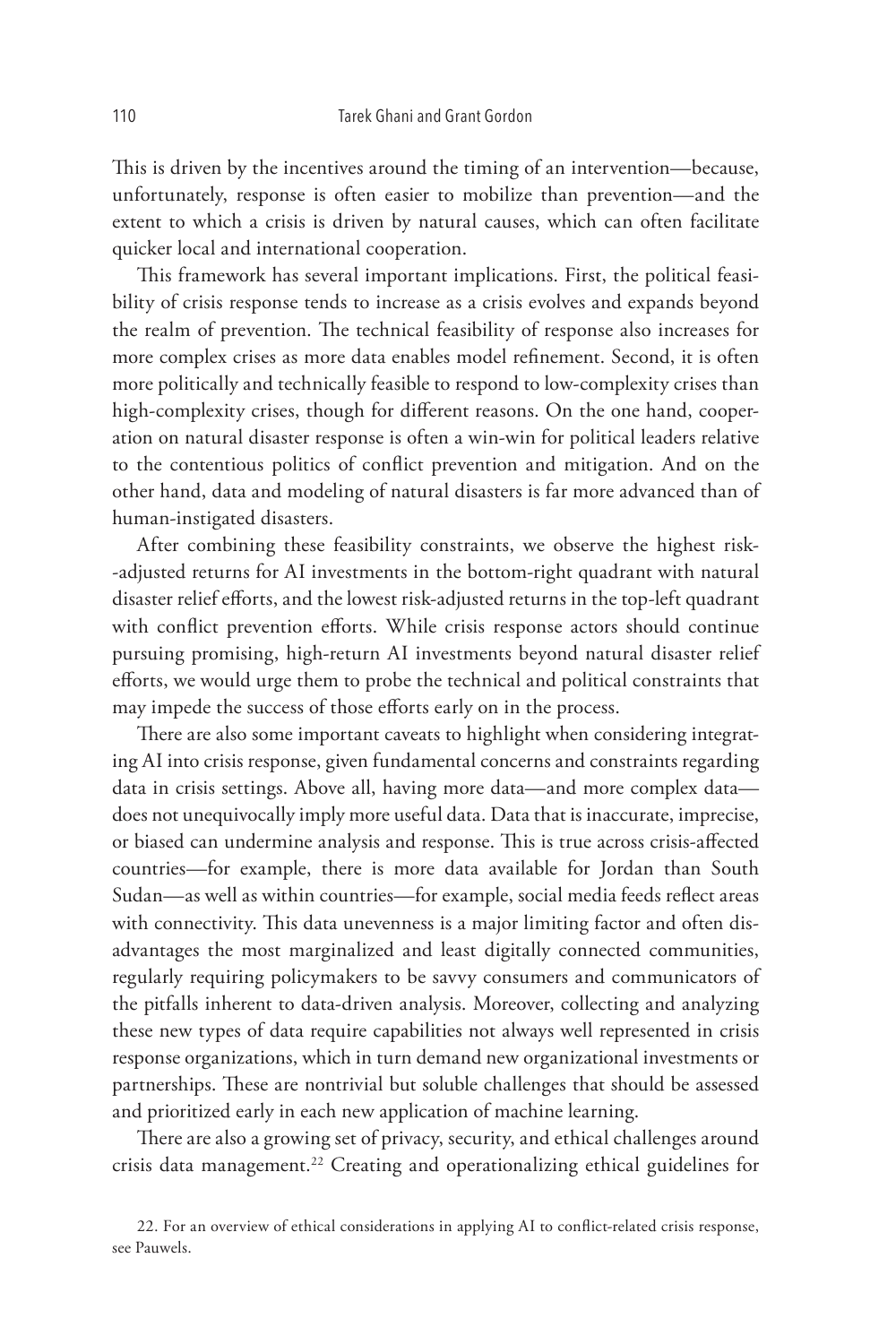AI in crisis response is crucial to appropriately safeguarding individuals and following a no-harm principle, particularly when projects are serving vulnerable and marginalized populations. Safeguarding concerns are real and a number of AI projects in the humanitarian space have demonstrated the potential negative consequences of these methods. While much work remains to be done, emerging frameworks for crisis response provide guidance on how to ensure privacy, accountability, safety, and security, as well as a number of key ethical principles.<sup>23</sup> Again, the responsibility falls to all crisis response actors to ask hard questions and demand clear answers about the ethical use of crisis data, so that risks are properly balanced against potential returns.

## **Prevention and Mitigation**

As digital data sources proliferate, machine learning can improve how policymakers anticipate and monitor new crises. Indeed, in the notable case of flood warning and mapping, that promise is already real. But as local contexts and disaster types vary greatly in terms of reliable signals, the crisis response field remains a long way from a crystal ball for crises. For example, in January 2020, well-informed observers understood the risks were high for a global pandemic, famine in Yemen, and war in Ethiopia—but few could say with confidence when and how those risks might unfold. And with risks proliferating nearly as fast as data, decisionmakers need help deciding what data to pay attention to and when.

Digital technologies have transformed the information available to crisis policymakers, offering unprecedented insights from disaster settings even as increasing data availability complicates their efforts to separate signals from noise. In an ideal-case scenario, crisis responders know exactly which data streams to analyze—and how—to better anticipate the likelihood, impact, and profile of an emerging disaster. Given their high frequency and natural processes, floods provide one such example where data scientists have made noteworthy progress and with clear relevance to multiple SDGs, given the potential of flooding to close markets, disrupt food security, shutter schools, and spread diseases. The EU's Global Flood Awareness System (GloFAS) produces daily flood forecasts and monthly seasonal outlooks using weather data and hydrological models, while UN researchers developed a machine learning approach to processing satellite imagery that reduced the time to develop a flood map for emergency response teams by 80 percent.<sup>24</sup> More generally, scientists are working to translate UN

24. See European Commission, "Global Flood Awareness System," www.globalfloods.eu/; Nemni and others.

<sup>23.</sup> This includes the Humanitarian Data Science and Ethics Group's Framework for the Ethical Use of Advanced Data Science Methods in the Humanitarian Sector and The Harvard Humanitarian Initiative's Signal Code.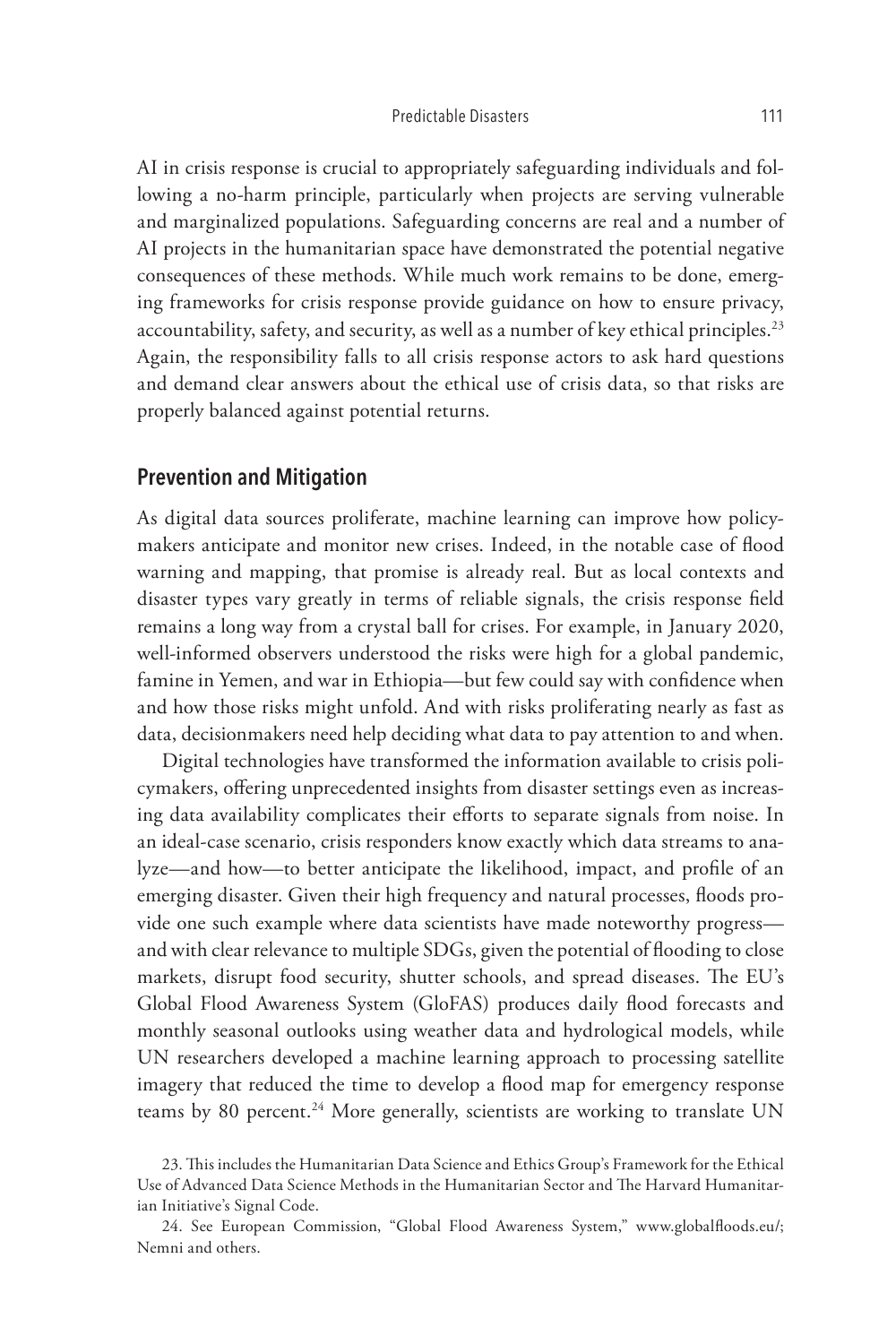climate projections into impact models that can offer localized forecasts to show how climate change will affect critical sectors such as water, agriculture, or forestry, and nonprofit organizations are using climate models to strengthen physical infrastructure and population resilience against earthquakes and typhoons.<sup>25</sup>

But while climate hazards often lend themselves more readily to data collection and sophisticated modeling approaches, other common disaster types, such as pandemic disease, food insecurity, forced displacement, or deadly conflict are more directly influenced by hard-to-predict behavioral processes. So far, predictive modeling of the onset and evolution of complex emergencies has had more modest success than predictive modeling of natural disasters, but noteworthy efforts continue to make encouraging progress. And as many human-made disasters have gradual onsets followed by cycles of intensification, decline, and often relapse, attempts to mitigate low-level or persistent crises may contribute to prevention efforts over time.

The UN's OCHA-Bucky predictive model of COVID-19 spread and mitigation in humanitarian crises is one informative case. Developed as a collaboration between OCHA's Centre for Humanitarian Data and the Johns Hopkins Applied Physics Laboratory, Bucky provides humanitarian decisionmakers with subnational, four-week projections of the likely spread of the current pandemic in key fragile countries to inform resource planning and facilitate sophisticated scenario analysis of non-pharmaceutical interventions, such as changing social behavior, limiting movement, increasing healthcare access, or prioritizing medical care to vulnerable groups.<sup>26</sup> By combining pre-pandemic data on subnational demographics, intra-regional mobility, and social contact norms with regular updates on local case counts and global disease characteristics, Bucky provides insights for humanitarian responders in contexts such as Afghanistan, Iraq, and South Sudan. While the model is only robust to the accuracy and completeness of underlying data inputs, it goes beyond more standard "dashboard"-style exercises through continuous refinement and the ability to explore counterfactual scenarios. As such, it both complements and incentivizes the types of fundamental data investments necessary for sustained progress on AI adoption.

The devastating scale of COVID-19 has helped spur progress on disease prediction models, such as Bucky, that could generate increased demand for—and investment in—the data, algorithms, and feedback platforms needed not just for COVID-19 and guarding against future pandemics, but also addressing common

<sup>25.</sup> See, for example, the Inter-Sectoral Impact Model Intercomparison Project, www.isimip.org /; Build Change, https://buildchange.org/.

<sup>26.</sup> Center for Humanitarian Data, "OCHA-Bucky: A COVID-19 Model to Inform Humanitarian Operations," https://centre.humdata.org/ocha-bucky-a-covid-19-model-to-inform -humanitarian-operations/.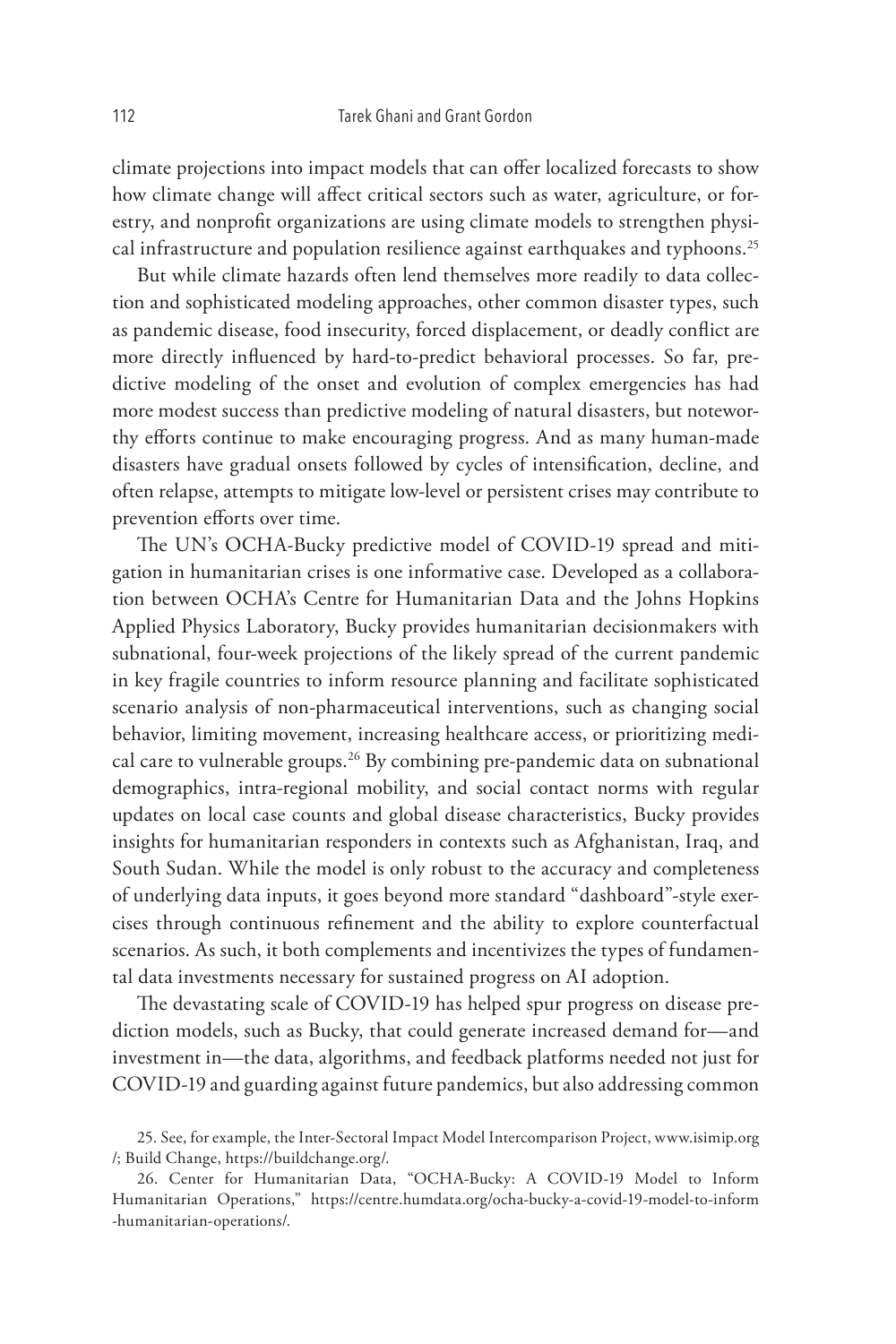diseases like malaria—which was responsible for over 400,000 fatalities in 2018 alone.27 At the time of writing this article, the Biden administration released a USD \$65b plan for pandemic preparedness, including \$3.1b for an early warning detection system.<sup>28</sup> These advances underscore the potential to leverage data science for this type of modeling. Moreover, methods recently developed, for example, to model the spread of COVID-19 in Cox's Bazar refugee camps in Bangladesh using open-source census datasets, locations of potential gathering places, and other information on daily movements, could be adapted and expanded with cell phone–related location data to help decisionmakers as far away as Uganda prioritize antimalarial bed net distribution and determine where to concentrate spraying for mosquitoes.<sup>29</sup> This can be helpful for targeting, even where malaria is endemic and transmission is year-round rather than subject to outbreaks. Other crises may benefit as well. Efforts to predict food shortages and prioritize the allocation of resources both between and within countries to prevent potential famines could receive fresh attention if the COVID-19 prediction models can help raise crisis policymakers' expectations of what insights forecasting approaches might offer elsewhere.30

But reliable predictions will most likely lag behind for challenges such as forced displacement and deadly conflict, given issues of data and modeling, even though those crises may become more frequent as climate change exacerbates food insecurity, water scarcity, and resource competition.<sup>31</sup> Forced migration data is comparatively scarce in developing countries. The most notable and systematic data sources are the IOM's Displacement Tracking Matrix and the Internal Displacement Monitoring Centre's Global Internal Displacement Database. The UNHCR and World Bank also launched the Joint Data Center on Forced Displacement with the goal of improving data on forced migration.<sup>32</sup> Moreover, decisions on migration frequently involve a set of push-and-pull factors such as climate impacts or political instability in origin countries and economic opportunities and social freedoms in destination countries. While these factors are

27. World Health Organization, "Malaria Fact Sheet," www.who.int/news-room/fact-sheets/ detail/malaria.

<sup>28.</sup> StatNews. "The White House wants \$65 billion for an 'Apollo'-style pandemic preparedness program," September 3, 2021. www.statnews.com/2021/09/03/biden-wants-65-billion-for-apollo -style-pandemic-preparedness-program/

<sup>29.</sup> See UN Global Pulse, "Modeling the Spread of COVID-19 and the Impact of Public Health Interventions in Cox's Bazar and Other Refugee Camps." www.unglobalpulse.org/2020/ 10/modelling-the-spread-of-covid-19-and-the-impact-of-public-health-interventions-in-coxs-bazar -and-other-refugee-camps/.

<sup>30.</sup> See, for example, Andrée and others.

<sup>31.</sup> For a review of AI in the human security field, see Roff.

<sup>32.</sup> Sarzin.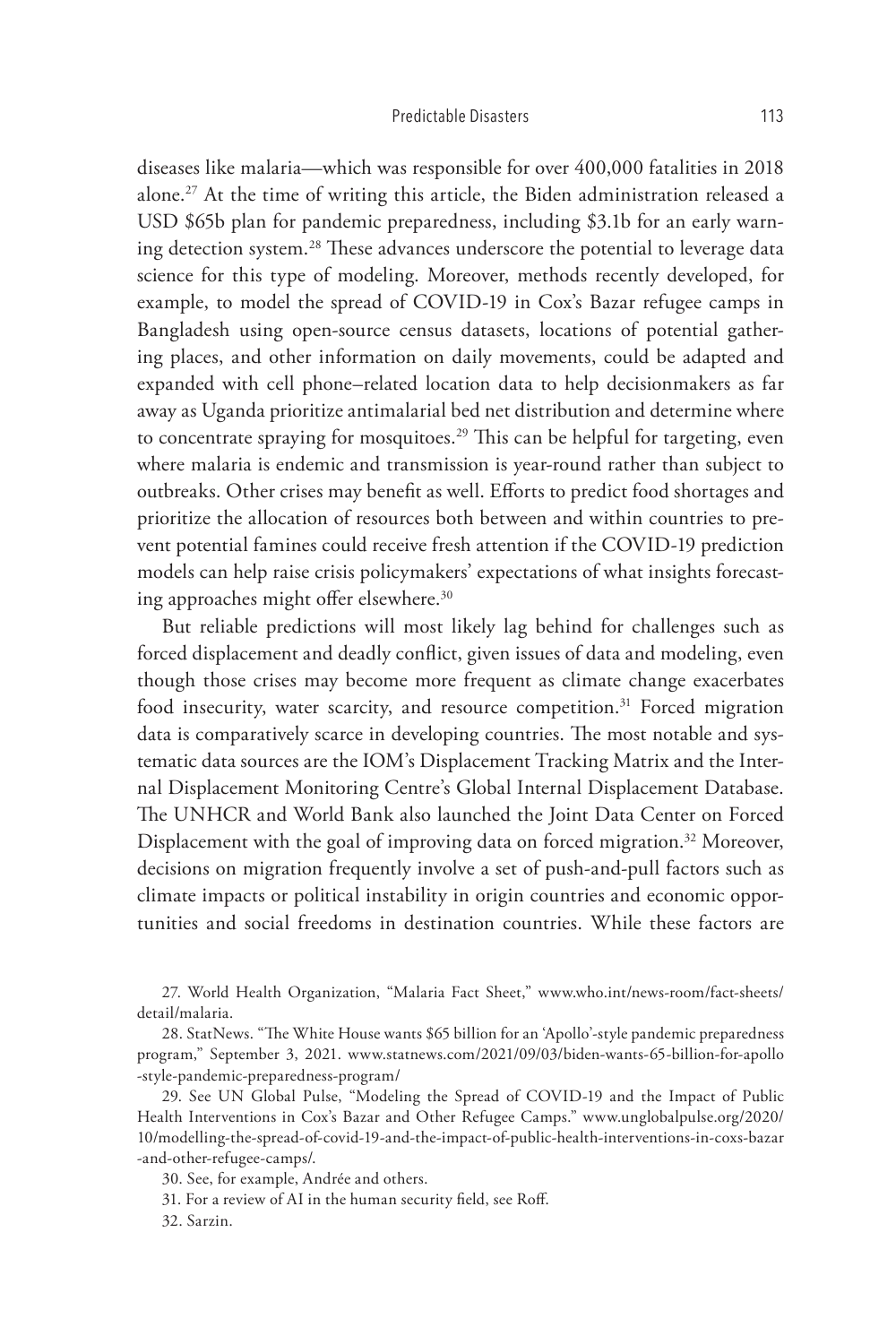challenging to disentangle, much less predict, some researchers have made modest progress here using online search or advertising data.<sup>33</sup> However, existing migration prediction models often tend to be limited to country-year aggregate predictions that can raise concerns with decisionmakers given a tendency of those models to overweight preexisting trends and underpredict large shocks.<sup>34</sup>

Deadly conflict is subject to data limits similar to those of forced migration, though the spread of cell phones and social media may help future researchers better understand how and why violence breaks out. Current conflict prediction efforts are limited by the availability of high-quality input data from around the world, along with the empirical challenge that the onset of civil conflict is a lowfrequency event.<sup>35</sup> For instance, one promising public effort combining unsupervised and supervised machine learning methods to analyze newspaper articles and predict conflict risk is limited to English-language sources, as natural language processing is unavailable for key dialects in many relevant conflict-affected countries, not to mention a standardized set of high-quality news sources across such settings.<sup>36</sup> Another recent rigorous analysis using high-quality conflict micro-data from both Colombia and Indonesia had success only in identifying persistent, subnational high-violence hot spots—and not new outbreaks or escalations of violence.<sup>37</sup>

While conflict early warning remains an elusive goal for crisis analysts given the complexity of political systems, progress continues to be made in predicting and preventing deadly violence at the micro-level. For example, Hala Systems has used remote audio sensors to warn civilians of incoming aircraft or nearby gunfire in settings like Syria. Two promising future areas to watch here are efforts by the UN to track hate speech online and via radio stations, both of which are being led by UN Global Pulse, the big data initiative of the UN Secretary-General.38Notably, the latter effort involving radio stations is a creative solution to the challenge of measuring activity in remote, marginalized, and often digitally disconnected communities, and could be used to target conflict resolution and policing efforts.

33. See, for example, Bohme, Groger, and Stohr, and Palotti and others.

34. See, for example, Milano**.**

35. While several governments have begun applying machine learning to conflict prediction and analysis, few details are available, and assessing the quality and policy application of these efforts remains challenging.

36. Mueller and Conflict Forecast, www.conflictforecast.org.

37. Bazzi and others.

38. For initial results of related previous efforts, see UN Global Pulse, "Exploring the Effects of Extremist Violence on Online Hate Speech," www.unglobalpulse.org/project/exploring-the-effects -of-extremist-violence-on-online-hate-speech/ and "Using Machine Learning to Analyse Radio Content in Uganda," www.unglobalpulse.org/project/pilot-studies-using-machine-learning-to -analyse-radio-content-in-uganda-2017/.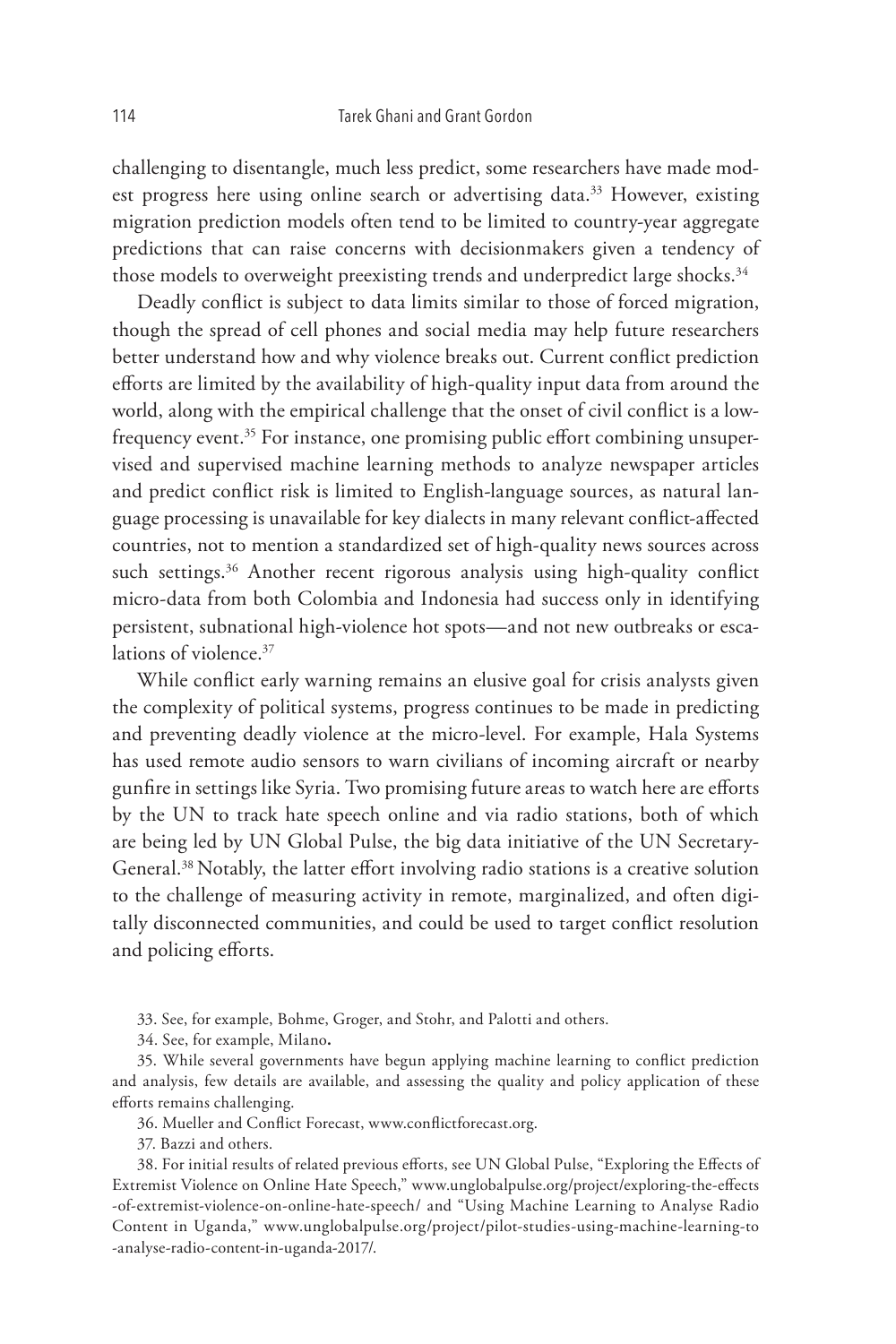Finally, machine learning can improve mitigation efforts such as resource mobilization and prepositioning for responders by providing more accurate and precise predictions of where and when assistance will be needed. For example, in the emerging field of anticipatory disaster financing, the Centre for Disaster Protection and others have prominently advocated for a reorientation toward risk-based financing approaches based on contingency planning and prespecified triggers.39 While one of the highest-profile anticipatory finance efforts—the World Bank's Pandemic Emergency Financing Facility—was recently shut down after widely shared criticisms of its slow and modest disbursements as COVID- -19 spread around the world, it would be a mistake to discard a much-needed alternative to chronically underfunded humanitarian appeals because the financial parameters and operational arrangements of one example were poorly calibrated.<sup>40</sup> Much like the market for terrorism insurance after the 9/11 attacks, it will take time and government investment in order for the anticipatory disaster financing market to mature.<sup>41</sup> As of July 2020, the UN's Central Emergency Response Fund (CERF) disbursed US\$5.2 million after a GloFLAS prediction of high probability of flooding in Bangladesh—the fastest CERF allocation in history and the first one to take place before peak flooding.<sup>42</sup> And beyond anticipatory finance, machine learning already delivers large cost savings by optimizing humanitarian aid delivery systems for agencies like WFP.43 As the predictive models discussed above continue to improve, useful applications are also likely to emerge for the prepositioning of humanitarian resources.

# **Relief and Recovery**

In addition to supporting crisis prevention and mitigation, data availability and machine learning have generated a sea change over recent years for crisis response efforts. OCHA's Centre for Humanitarian Data now houses over seventeen thousand humanitarian data sets as well as a specific catalogue of predictive models in the humanitarian sector.<sup>44</sup> Moreover, a recent analysis of predictive analytics in

39. See Guidance Notes for Highly Effective DRF, www.disasterprotection.org/guidance-notes -for-highly-effective-drf.

42. Center for Humanitarian Data, "Anticipatory Action in Bangladesh before Peak Monsoon Flooding," https:/ /centre.humdata.org/anticipatory-action-in-bangladesh-before-peak-monsoon -flooding/.

43. World Food Program, "Palantir and WFP Partner to Help Transform Global Humanitarian Delivery," February 15, 2019, www.wfp.org/news/palantir-and-wfp-partner-help-transform-global -humanitarian-delivery.

44. Center for Humanitarian Data, "Catalogue of Predictive Models in the Humanitarian Sector," https://centre.humdata.org/catalogue-for-predictive-models-in-the-humanitarian-sector/.

<sup>40.</sup> See Clarke.

<sup>41.</sup> Michel-Kerjan and Raschky.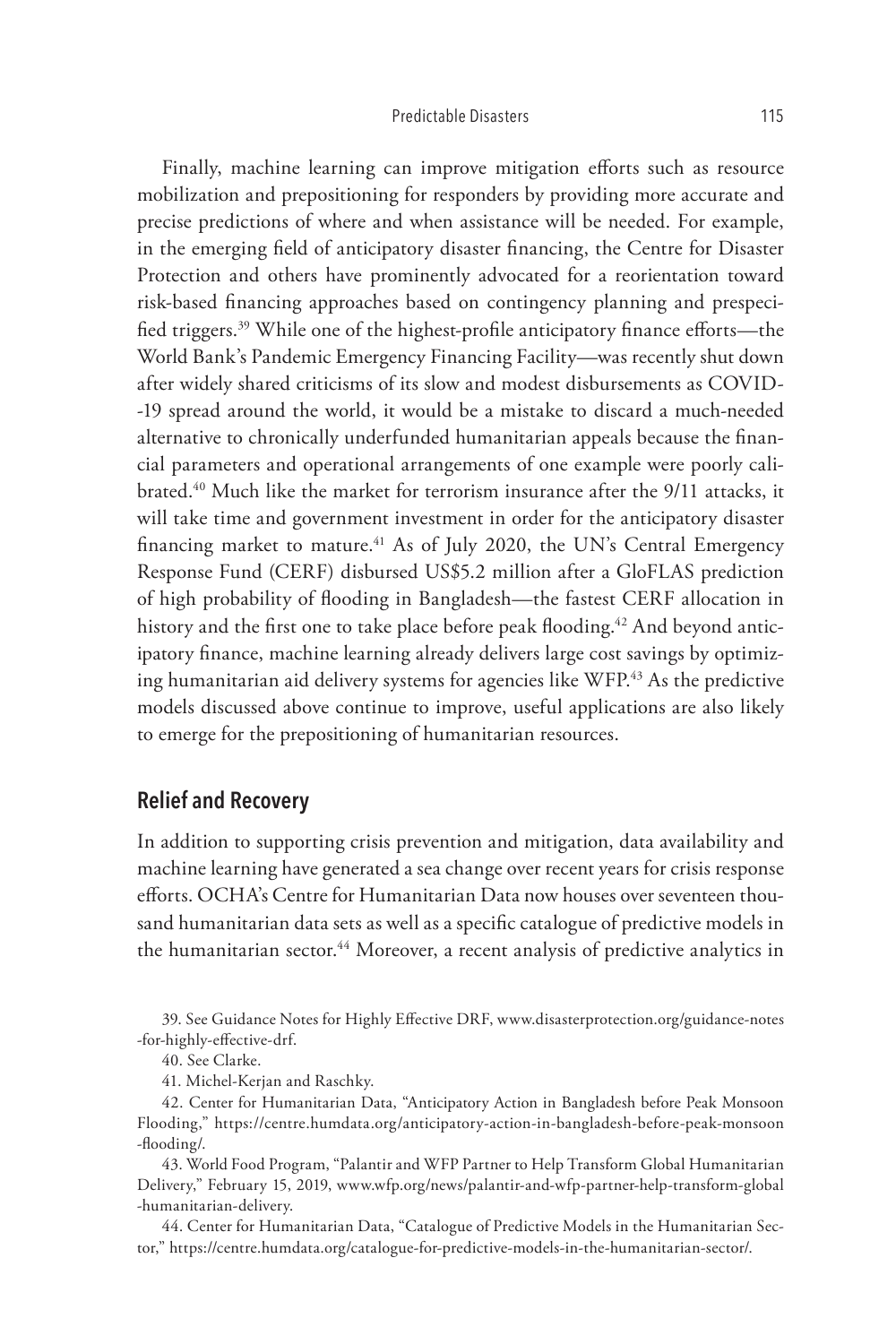the humanitarian space commissioned by the then UK Department for International Development identified forty-nine different projects predicting the who, what, where, or when of crises.<sup>45</sup> This has created an informational foundation upon which machine learning has transformed three core areas of humanitarian relief and recovery: (1) targeting, the identification of how to allocate resources across crisis-affected populations; (2) intervention selection, the determination of which services should be provided; and (3) service delivery mechanisms, the ways in which core services are provided to clients. While these efforts do not necessarily increase the amount of resources allocated to a given crisis, they have already begun to influence how existing resources are allocated within a crisis. While relief and recovery efforts have demonstrated that AI can be integrated well at the project level, they have yet to be effectively scaled through broader adoption of practices and approaches.

One of the most promising areas for AI to transform humanitarian relief and recovery is in targeting aid delivery. Assessments to determine individual- and population-level needs and vulnerabilities are launched after every crisis and integrated into every project implemented in response. Often these are timeand capital-intensive processes limited in scale and precision by traditional data sources and analytic methods. Leveraging satellite imagery, cell phone records, and other administrative data, machine learning applications can systematically automate, at scale, the assessment process to more effectively and efficiently understand "who has what" and prioritize "who gets what" in crisis response.

A number of noteworthy pilot efforts have demonstrated AI's ability to improve this type of targeting in recent years. In 2014, GiveDirectly, an organization that provides direct cash transfers to the world's poor, developed algorithms to process satellite imagery and detect different types of roofing in Uganda, which was highly correlated with household economic characteristics, to enhance targeting cash payments.46 Rather than conducting time- and labor-intensive village-level surveys to identify household-level poverty data, these algorithms automated the selection process, increasing the speed and cost-effectiveness of targeting and therefore increasing the ability to provide relief to a greater number of individuals.

More recently, to provide the most vulnerable Togolese citizens with cash support to weather the health and economic consequences of COVID, Joshua Blumenstock of UC Berkeley and co-authors used deep learning algorithms to process satellite images and phone usage data to map extreme poverty and target the transfers accordingly.<sup>47</sup> Using detection approaches for the satellite images

<sup>45.</sup> Hernandez and Roberts.

<sup>46.</sup> DataKind, "Using Satellite Imagery to Find Villages in Need," www.datakind.org/projects /using-the-simple-to-be-radical/.

<sup>47.</sup> Joshua Blumenstock, "Machine Learning Can Help Get COVID-19 Aid to Those Who Need It Most," *Nature*, May 14, 2020, www.nature.com/articles/d41586-020-01393-7.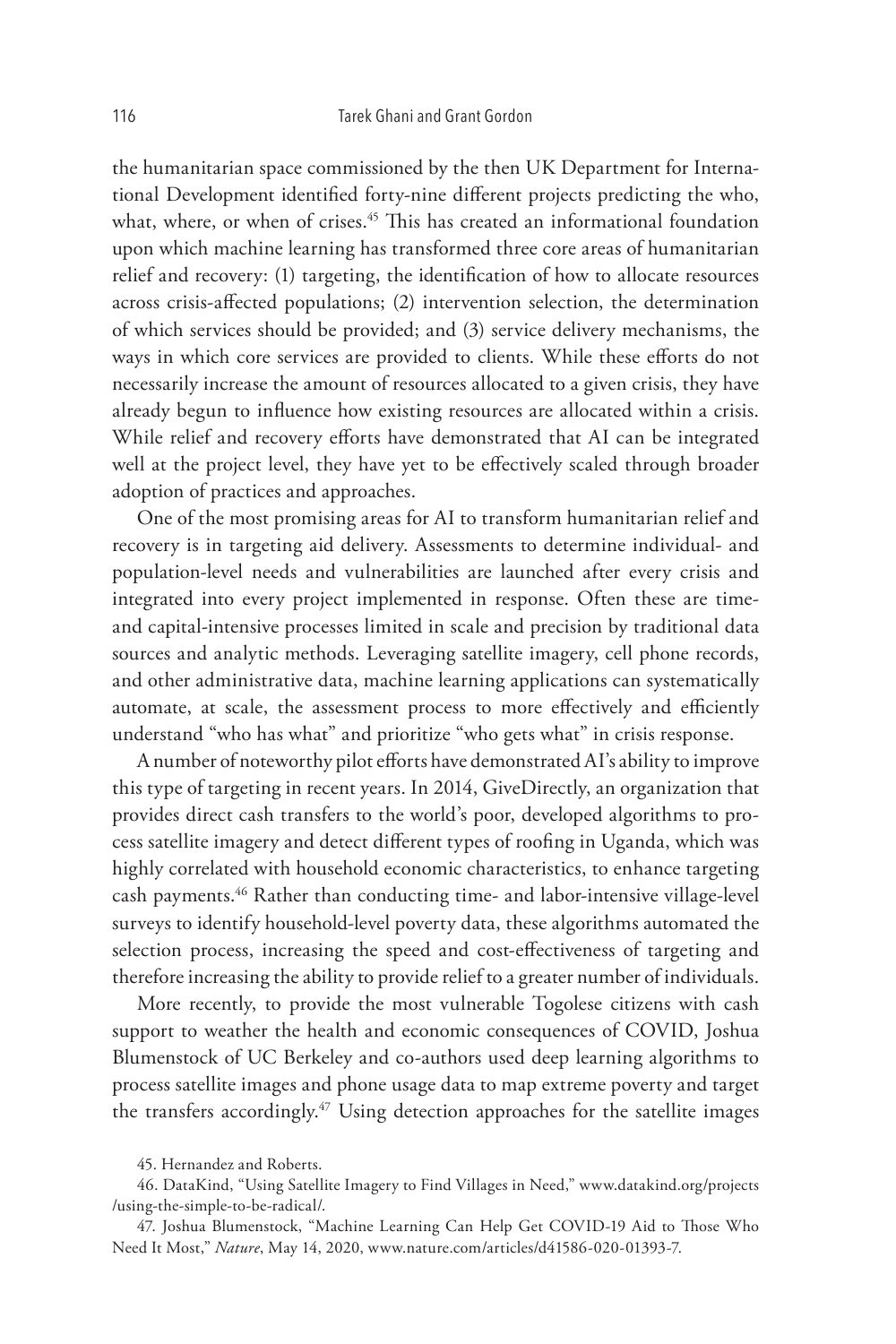in conjunction with call record data to estimate wealth and income, the project aimed to augment slower, survey-based methods that would traditionally identify needs.<sup>48</sup> In the article that formally assesses these methods, Aiken and co-authors note that compared to standard approaches, leveraging satellite and phone data reduced targeting errors by between 4 to 21 percent to many of the poorest citizens.49

This type of targeting has also been deployed outside of crisis contexts, with similarly large gains. IDInsight, an organization dedicated to reducing poverty through data and evidence, demonstrated that machine learning approaches could be used to identify out-of-school girls in parts of rural India, building an algorithmic model that increased the ability to locate between 50 percent and 200 percent more out-of-school children at the same cost as historically conducted individual household surveys.<sup>50</sup> These approaches have not only offered the ability to accelerate processing, but have also widened the pool of recipients by leveraging larger population datasets. In future crises, these datasets can be used as a foundation for targeting assessments, further increasing efficiencies and the ability to quickly and nimbly respond to crises.

While advances in targeting have helped answer the question of who needs what, AI has also provided the ability to help determine what is needed. A key advance in applications of machine learning is the ability to dynamically identify needs and optimize crisis response based on what works in a specific program context. In the first-ever adaptive experiment implemented in a humanitarian context by the International Rescue Committee in Jordan, academic researchers developed a machine learning algorithm to allocate different types of employment support services to Syrian refugees and vulnerable Jordanians based on their individual characteristics and how those different support services have generated impact.<sup>51</sup> This type of "precision social service delivery" optimized the specific package of services provided to each individual in order to maximize their individual outcomes. The data-driven approach generated a 20-percentage point improvement in the probability that refugees and vulnerable Jordanians were offered a job and were in formal wage employment six weeks after receiving targeted support.

Improvements in data availability and machine learning have provided the ability to better understand individual needs and create individual-level relief packages. Médecins sans Frontières created a machine learning–based application that allows nonexpert clinicians in low-income settings to identify antibiotic

- 50. Brockman and others.
- 51. Caria and others.

<sup>48.</sup> Aiken and others.

<sup>49.</sup> Aiken and others.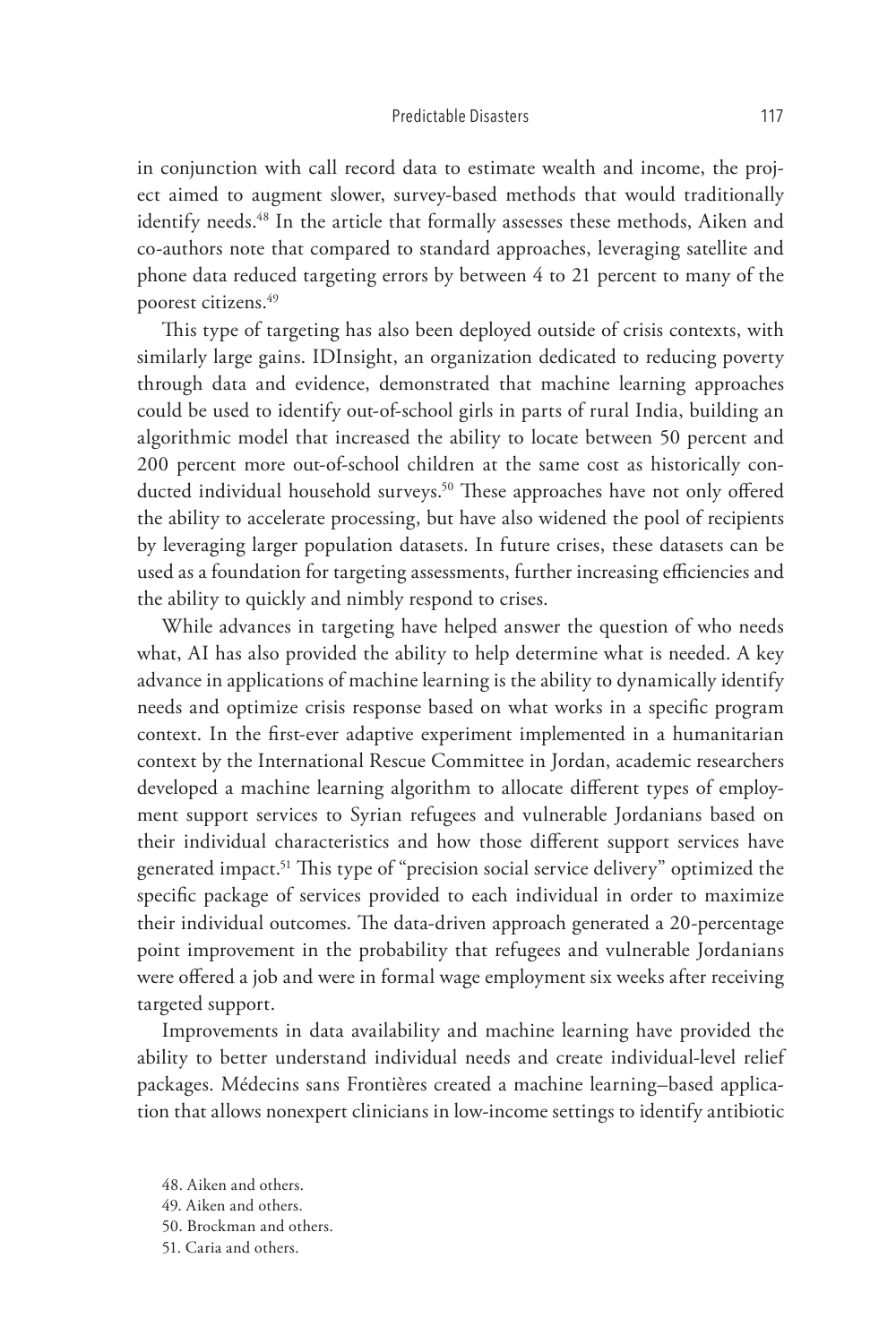resistance using image processing methods and create bespoke treatment regimes for clients.52 Similar approaches have been used to provide educational services in emergency contexts. Prior to COVID-19, 75 million children were out of school in crisis-affected countries, representing half of the world's out-of-school population. With only 2 percent of humanitarian funding allocated to education in emergencies and a lack of educational infrastructure and trained workforce, AI has been used to develop individually tailored learning experiences delivered through tablets to provide bespoke educational content to children across multiple learning levels.53 Can't Wait to Learn is a digital game-based learning software developed by War Child Holland, which allows children to learn at their own pace and level. A quasi-experimental analysis of the program demonstrated that this approach led to significant improvements in math and literacy skills as well as psychological well-being.<sup>54</sup> While EdTech has clear limitations relative to in-person instruction, these individually focused services demonstrate how AI is increasingly transforming core service provision during the relief and recovery phases of crisis.<sup>55</sup>

Moreover, as the digital revolution sweeps through crisis-affected contexts, and given that refugees are increasingly displaced in middle-income countries, data availability and machine learning will likely continue accelerating innovation in service delivery.<sup>56</sup> Especially in the wake of COVID-19, digital delivery is emerging as an alternative cost-effective way to provide services in crisis contexts, including access to healthcare, cash to meet basic needs, educational content for children, and job platforms in local labor markets. Naturally, AI is shaping implementation models, enabling remote health consultations, supporting software to deliver and track cash, creating educational content, and algorithmically matching individuals to job opportunities.57 For example, SkillsLabs is an example of a software and machine learning–based approach that largely helps refugees navigate labor markets and match into jobs in the EU.<sup>58</sup> Similar platforms have been established for Syrian refugees in Jordan.<sup>59</sup> A crucial challenge to leveraging AI for job-matching platforms in low- and middle-income countries is the availability of job opportunities and lack of evidence on what individual-level characteristics predict high-quality matches. Nonetheless, these

57. GSMA.

59. See, for example, ILO Skills Platform, www.ecsjo.com/.

<sup>52.</sup> See Médecins Sans Frontières, Antibiotic Resistance, www.doctorswithoutborders.org/what -we-do/medical-issues/antibiotic-resistance, and Google (2019).

<sup>53.</sup> See, for example, Education Cannot Wait, www.educationcannotwait.org/the-situation/.

<sup>54.</sup> Brown.

<sup>55.</sup> Rodriguez-Segura and Crawfurd.

<sup>56.</sup> Devictor.

<sup>58.</sup> See Skills Lab, www.etf.europa.eu/en/projects-activities/projects/skills-lab.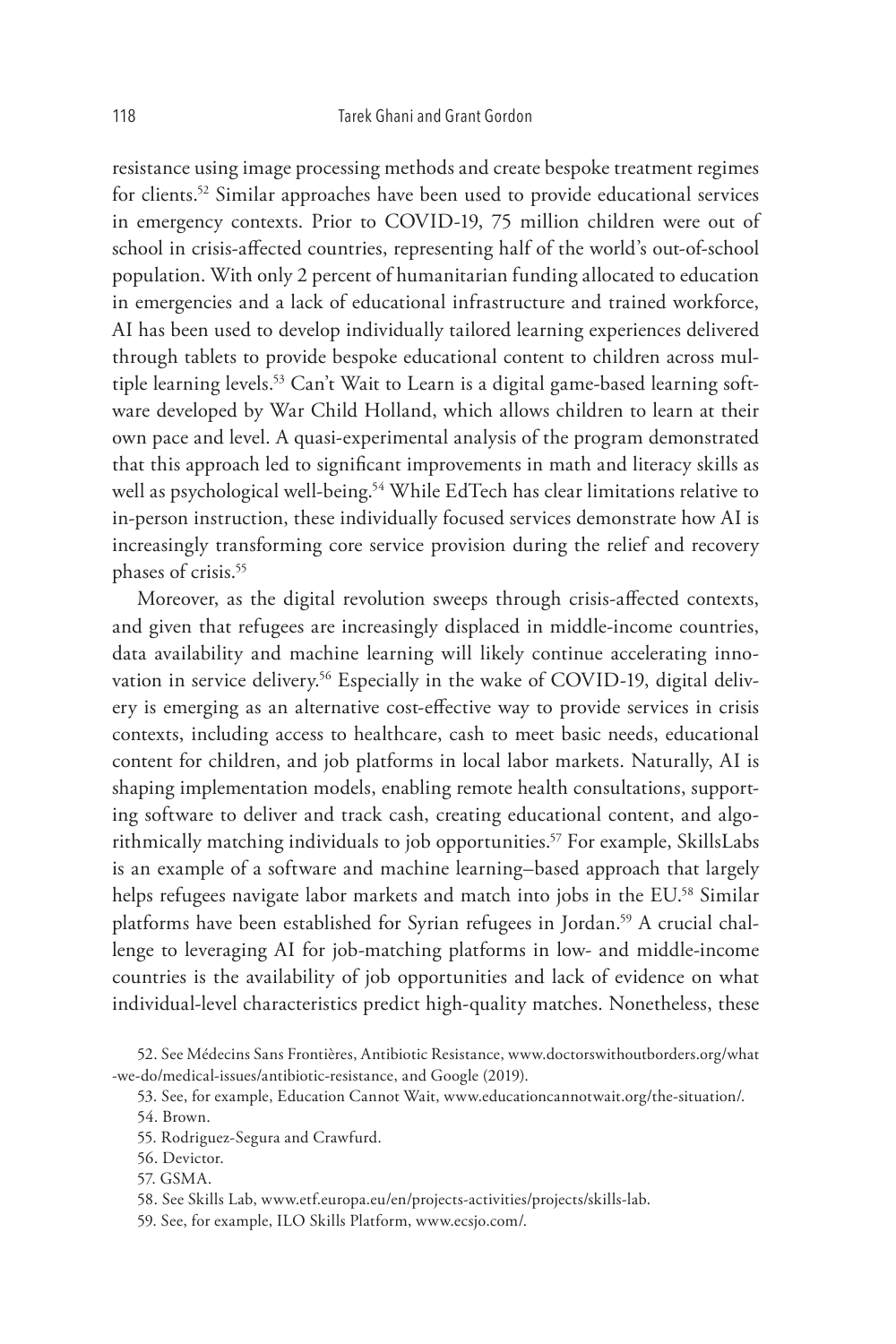platforms demonstrate that even in these settings, there are gains in employment outcomes to using algorithmic matching.<sup>60</sup>

Over the past two decades, information provision has emerged as a key component of humanitarian service delivery.<sup>61</sup> Providing accurate, timely, and precise information at scale to crisis-affected populations enables them to make informed individual decisions about the context and how to respond. Here, too, AI has enhanced the ability to deliver information. For example, the Norwegian Refugee Council has begun using automated chatbots to provide Venezuelan migrants in Colombia with details on their rights within the country.62 Information provision may be one of the areas most amenable to machine learning applications, as it seeks to provide high-frequency data over existing digital platforms.

AI holds the potential to transform the operational and financial model of how the humanitarian sector responds to emerging crises. The humanitarian response system is driven by what Stefan Dercon and Daniel Clarke call the "begging bowl" problem: a crisis breaks out, humanitarian responders deploy and make the case that aid is needed, and donors aim to overcome a collective action problem to finance response.<sup>63</sup> In practice, this can generate major delays between the advent of a crisis and when humanitarian aid is unlocked. This dynamic is, in part, driven by the inability to accurately and precisely identify when crises will break out and the consequent distrust by donors of needs assessments given the incentives for responders to potentially inflate humanitarian needs.<sup>64</sup>

Real-time data flows and machine learning applications will increase the ability to objectively identify and measure crises as they unfold, opening up opportunities to move into risk-based financing and reshaping how humanitarian response is delivered. Instead of an operational infrastructure grounded in post-hoc fundraising and service delivery, a future humanitarian system could orient around an operational structure that flexibly increases capacity for rapid response as a crisis worsens.<sup>65</sup> The Danish Red Cross and International Federation of Red Cross and Crescent Societies, for example, recently launched the first volcano catastrophe bond, which would release large tranches of funding for disaster response according to a tiered trigger structure.<sup>66</sup> Recently, UN OCHA

- 61. Greenwood.
- 62. Toplic.
- 63. Clarke and Dercon.
- 64. Konyndyk.
- 65. Talbot, Dercon, and Barder.

66. See Reuters, "Danish Red Cross launches volcano catastrophe bond," www.reuters.com/ article/us-volcano-insurance-bond/danish-red-cross-launches-volcano-catastrophe-bond-idUSKB N2BE00J/.

<sup>60.</sup> Caria and others.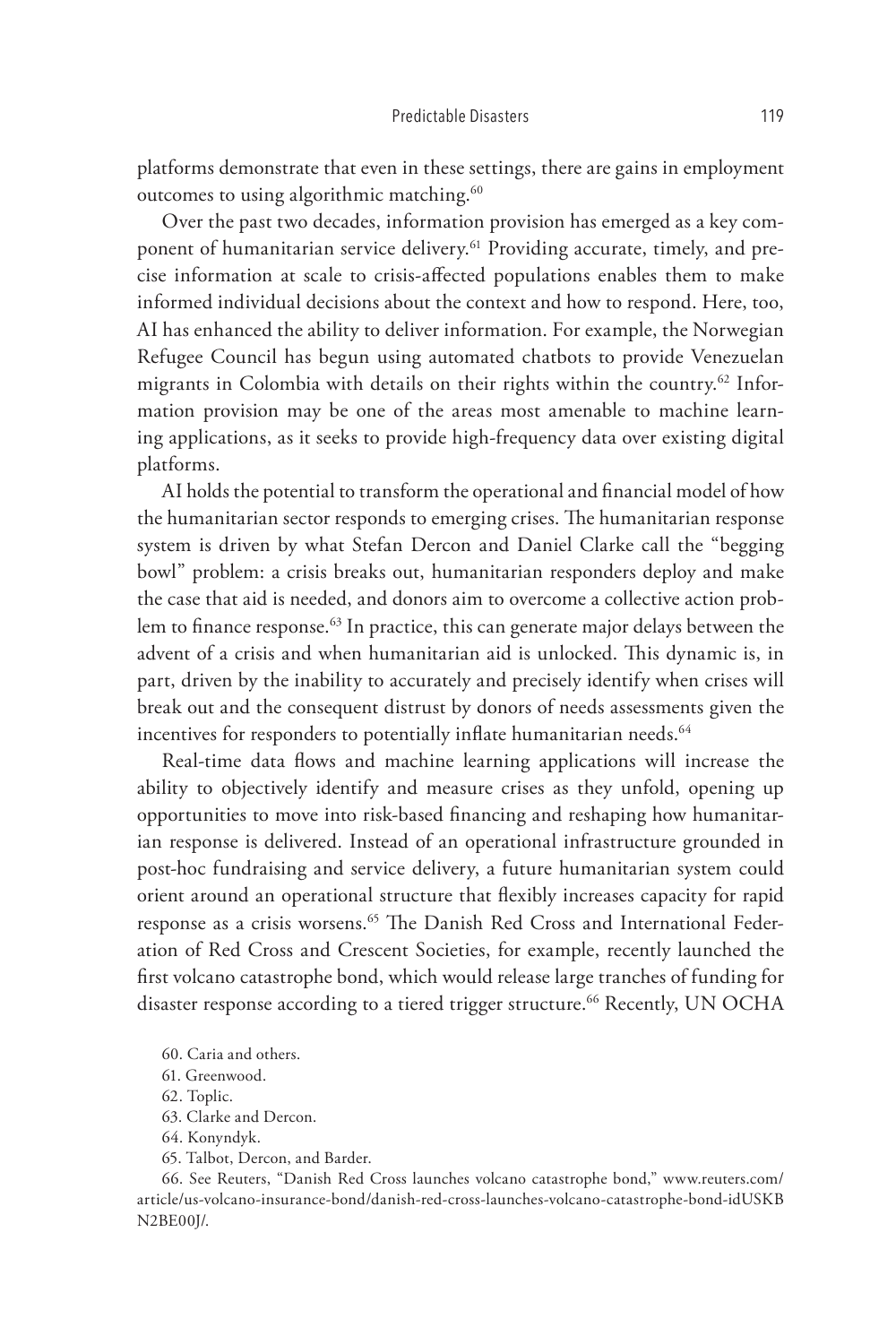launched a pilot program in Somalia to explore how these types of instruments can be adapted for drought and sudden-onset emergencies.<sup>67</sup>

## **Harnessing Breakthrough Potential**

Harnessing AI's breakthrough potential requires decisionmakers to recognize that machine learning applications are no panacea but do offer real opportunities to save and improve the lives of those affected by crisis. It requires moving beyond broad debates over whether or not AI is useful to instead embrace systematic analyses of the conditions under which machine learning enhances or detracts from current practice. It requires moving beyond the dichotomy of quantitative versus qualitative data to an approach that identifies and integrates the comparative advantages of each type of data as available. And it requires moving beyond vague theories of change to concrete assessments of breakthrough potential in impact, scale, and cost-effectiveness in specific contexts and plans to develop required new capabilities.

At the ecosystem-level, benefiting from the potential returns of AI requires investing in data quality and coverage, launching feedback platforms that take result-based learning seriously, and strengthening data ethics standards in governance frameworks. At the organizational level, it requires identifying decisions that can integrate machine learning applications, establishing capabilities, and assessing the impact of these new approaches. From an organizational perspective, the challenges of integrating machine learning into crisis response are not different from the broader question decisionmakers face when they determine if and how to invest in new capabilities: (1) what are the anticipated returns from a new approach; (2) how should insights from a new approach be integrated into organizational decisionmaking processes and culture; (3) should new capabilities be in-housed or developed through partnership, and so on. Of course, answers to these questions might vary by organization: for example, smaller, agile organizations may be able to integrate new technologies more quickly, whereas larger incumbents may prove to be later adopters at scale.

One noteworthy point in pursuing AI's breakthrough potential in crisis response is that investing in machine learning applications is about everything except the algorithm itself, which is often off-the-shelf technology. Instead, crisis response actors seeking to apply AI will have to develop the data sources, conceptual models, and feedback platforms to implement machine learning applications. Overcoming organizational barriers to adoption is thus an inevitable step

<sup>67.</sup> United Nations CERF, "CERF and Anticipatory Action," https://cerf.un.org/sites/default/ files/resources/CERF\_and\_Anticipatory\_Action.pdf.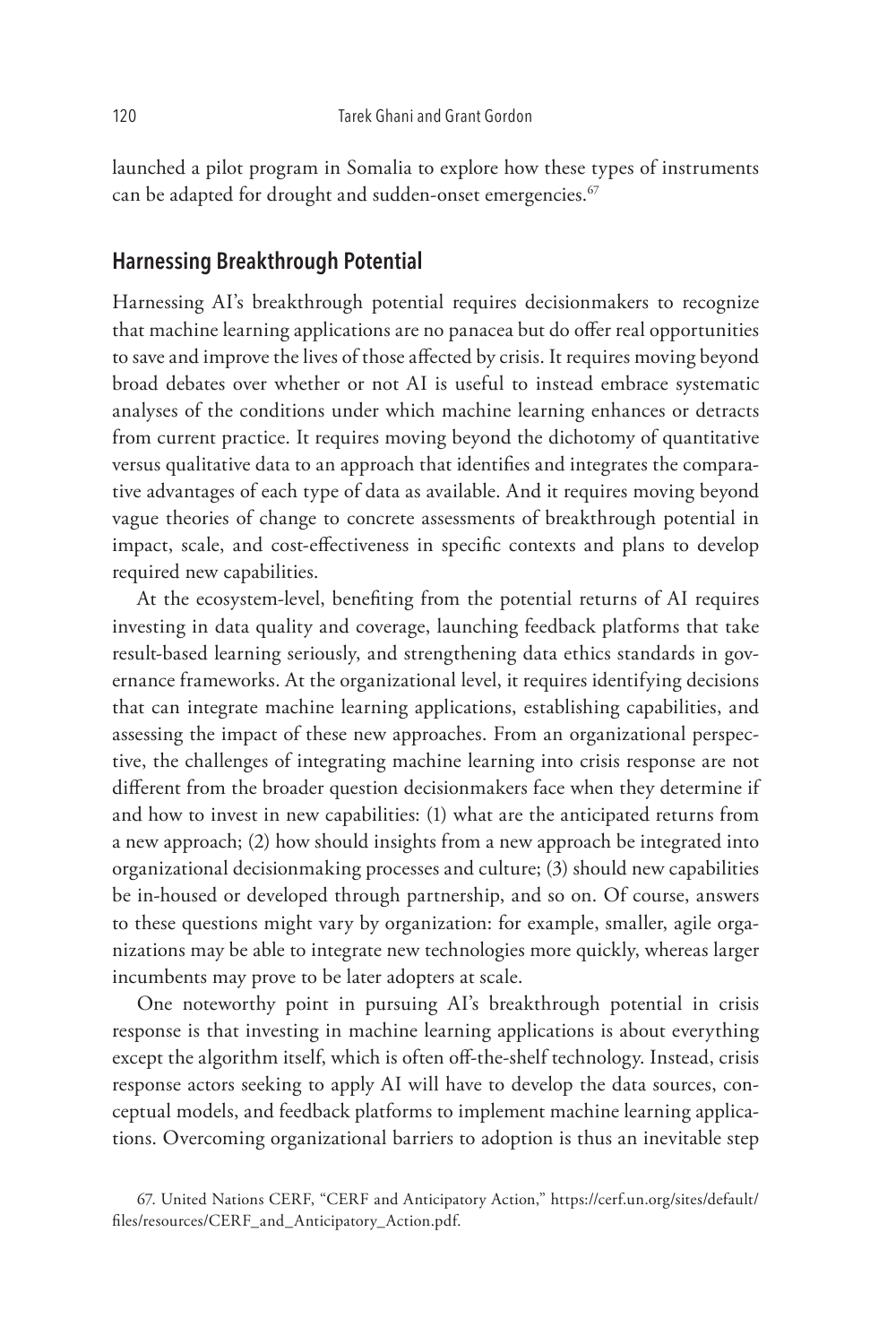for unlocking AI's breakthrough potential. Some issues, like establishing operational procedures or acquiring technical capacity, are straightforward once leaders see a clear value proposition from AI. Other constraints, including cultural resistance to quantitative analysis or ethical concerns over privacy and security of data sources, will require more nuanced attention. Overall, the achievements of data-driven efforts at the UN, such as the Centre for Humanitarian Data and UN Global Pulse, provides hope that progress will continue.

As crisis policymakers consider how to invest in AI, one common concern is that the use of AI in crisis response currently resembles a disparate set of projects rather than a cohesive portfolio. In part, this stems from AI tracking the natural arc that many new technologies take: several seemingly uncoordinated projects are launched to assess potential before more sophisticated programs or strategies take shape. Moreover, unlike the private sector's rapid adoption of AI applications, mechanisms for scaling AI in crisis response only move as fast as the governance approaches needed to support them.

While the danger of AI "pilotitis" may loom large for crisis response, there are three promising pathways to scale and sustainability. First, specific projects should be templatized for reuse, replicated across contexts, and most important, translated into global frameworks. For example, the Stanford Immigration Policy Lab has developed an algorithm to optimize where refugees are resettled within countries. This now needs to be piloted, tested, and replicated across countries, and if the impact and cost-effectiveness is confirmed, the United Nations and its member states could create a between-country matching system. Second, multilateral institutions should invest in public goods infrastructure and governance for data science and machine learning, including but not limited to climate and conflict prediction models. The Center for Humanitarian Data is a critical step in this direction, but more is needed, including articulating an agenda for how AI can meet the goals for preventing and mitigating crises. Third, machine learning should be integrated as a standard priority in donor behavior: data science should be added as a standard budget line in all projects above a certain funding threshold, funding windows that support AI-proven projects should be launched, and support to enhance state and local capacity to use AI should be made available.

As a range of crisis actors seek to integrate AI to save and improve lives across many different disaster contexts, we endorse a risk-adjusted AI investment approach that acknowledges where political or technical obstacles may impede success. With that said, the crisis response field would be best served by a portfolio of efforts that includes a mix of both high-risk, lower-return bets and low-risk, higher-return initiatives. As noted above, each category of crisis response has its comparative advantages and drawbacks, with prevention and mitigation more exposed to the uncertainty associated with political decisionmaking and relief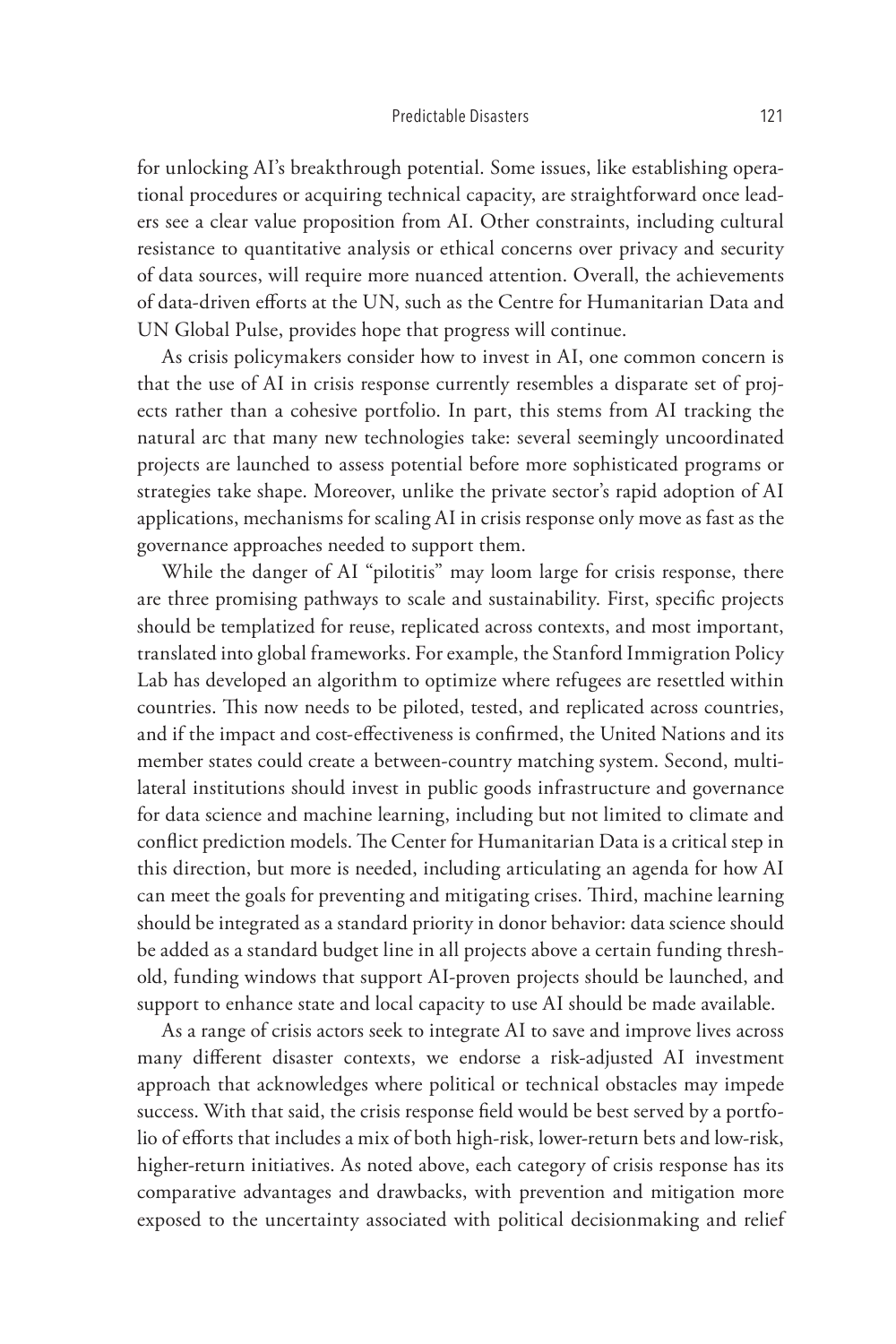and recovery more likely to focus on micro-level interventions that need to reach scale for significant impact. Achieving breakthrough potential in crisis response interventions over the next decade will not be simple or linear. After all, while the disasters may be predictable, what works best to prevent or respond to them is clearly not.

## **References**

- Andrée, Bo Pieter Johannes, and others. 2020. "Predicting Food Crises." World Bank Policy Research Working Paper No. 9412.
- Bazzi, Samuel and others. 2019. "The Promise and Pitfalls of Conflict Prediction: Evidence from Colombia and Indonesia." NBER Working Paper No. 25980.
- Blumenstock, J. E., G. Cadamuro, R. On. 2015. "Predicting Poverty and Wealth from Mobile Phone Metadata," *Science*, v. 350, no. 6264.
- Aiken, Emily and others. "Machine Learning and Mobile Phone Data Can Improve the Targeting of Humanitarian Assistance." NBER Working Paper No. 29070.
- Böhme, Marcus H., André Gröger, and Tobias Stöhr. 2020. "Searching for a Better Life: Predicting International Migration with Online Search Keywords," *Journal of Development Economics*, no. 142.
- Brockman, Ben, and others. 2019. "Can Machine Learning Double Your Social Impact?" *Stanford Social Innovation Review.* February 20.
- Brown, Felicity, and others. Forthcoming. "Can't Wait to Learn: A Quasi-Experimental Evaluation of a Digital Game-Based Learning Programme for Out-of-School Children in Sudan." *Journal of Development Effectiveness.*
- Cavallo, Alberto, Eduardo A. Cavallo, and Roberto Rigobon. 2014. "Prices and Supply Disruptions during Natural Disasters." *Review of Income and Wealth*, v. 60, no. S2.
- Caria, A. Stefano, and others. 2021. "An Adaptive Targeted Field Experiment: Job Search Assistance for Refugees in Jordan." University of Oxford, Department of Economics.
- Clarke, D.J. "Now is not the time for the World Bank to step back on pandemic financing," August 13, 2020. www.disasterprotection.org/latest-news/now-is-not-the -time-for-the-world-bank-to-step-back-on-pandemic-financing.
- Clarke, D. J., and Dercon, Stefan. 2016. *Dull Disasters? How Planning Ahead Will Make a Difference*. Oxford University Press.
- Cohen, Jennifer L., Raj M. Desai, and Homi Kharas. 2019. "Spatial Targeting of Poverty Hotspots." *Leave No One Behind: Time for Specifics on the Sustainable Development Goals*, edited by Homi Kharas, John W. McArthur, and Izumi Ohno. Brookings.
- Corral, Paul, and others. 2020. "Fragility and Conflict: On the Front Lines of the Fight against Poverty." World Bank.
- Devictor, Xavier, Do, Quy-Toan, Levchenko, Andrei A. 2020. "The Globalization of Refugee Flows." World Bank Policy Research Working Paper No. 9206.
- Ghani, Tarek. 2021. "The Sting in COVID-19's Tail." *Foreign Affairs*, January 26.
- Ghani, Tarek, and Robert Malley. 2020. "Climate Change Doesn't Have to Stoke Conflict." *Foreign Affairs*, September 28.
- Glandon and others. "Despite the hype, do not expect big data to replace traditional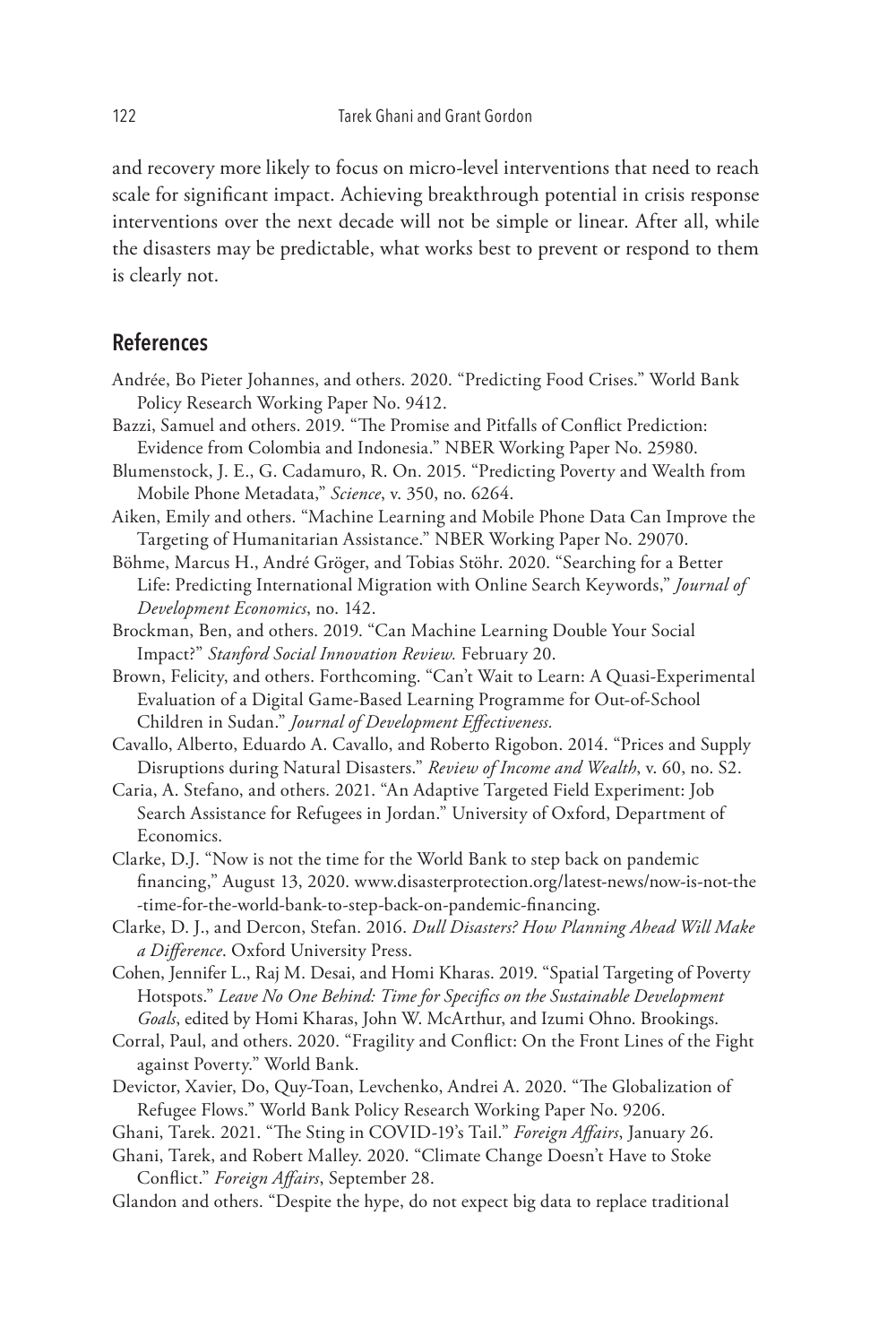surveys anytime soon," January 7, 2021. www.3ieimpact.org/blogs/despite-hype-do -not-expect-big-data-replace-traditional-surveys-anytime-soon/

- Gleditsch, Kristian Skrede, and others. 2014. "Data and Progress in Peace and Conflict Research." *Journal of Peace Research*, v. 51, no. 2.
- Google. 2019. "Accelerating Social Good with Artificial Intelligence: Insights from the Google AI Impact Challenge."
- Greenwood, Faine, and others. 2017. "The Signal Code: A Human Rights Approach to Information During Crisis."
- GSMA. 2018. "Mobile for Humanitarian Innovation: Landscaping the Digital Humanitarian Ecosystem."
- Hala Systems. Inc. 2019. "Protect Everything that Matters." https://georgetown.app.box .com/s/qm2raov0qlh7kodt4ubl2p9zj5879x4v.
- Hernandez, K., and T. Roberts. 2020. "Predictive Analytics in Humanitarian Action: A Preliminary Mapping and Analysis." K4D Emerging Issues Report 33. Brighton, England: Institute of Development Studies.
- Konyndyk, Jeremy. 2018. "Rethinking the Humanitarian Business Model." Washington, D.C.: Center for Global Development.
- Michel-Kerjan, E., and P. A. Raschky. 2011. "The Effects of Government Intervention on the Market for Corporate Terrorism Insurance." *European Journal of Political Economy*, no. 27 (Supplement 1).
- Milano, Leonardo. "Reviewing the Danish Refugee Council's Foresight Model," October 20, 2020. https://centre.humdata.org/reviewing-the-danish-refugee -councils-foresight-model/.
- Morgan, Steve. "Humans on the Internet Will Triple from 2015 to 2022 and Hit 6 Billion," Cybercrime Magazine, July 18, 2019. https://cybersecurityventures.com/ how-many-internet-users-will-the-world-have-in-2022-and-in-2030/.
- Mueller, Hannes, and Christopher Rauh. 2020. "The Hard Problem of Prediction for Conflict Prevention." Center for Economic Policy Research.
- Nemni, Edoardo, and others. 2020. "Fully Convolutional Neural Network for Rapid Flood Segmentation in Synthetic Aperture Radar Imagery." *Remote Sensing*, v. 12, no. 16.
- OECD. 2018. *States of Fragility*. OECD Publishing.
- Pauwels, Eleonore. 2020. "Artificial Intelligence and Data Capture Technologies in Violence and Conflict Prevention." Global Center on Cooperative Security. September.
- Palotti, Joao, and others. 2020. "Monitoring of the Venezuelan Exodus through Facebook's Advertising Platform." *PLOS One*, v. 15, no. 2.
- Panic, Brank. 2020. "Data for Peacebuilding and Prevention Ecosystem Mapping: The State of Play and the Path to Creating a Community of Practice." Center on International Cooperation. October.
- Pettersson, Therese, and Magnus Öberg. 2020. "Organized Violence, 1989–2019." *Journal of Peace Research*, v. 57, no. 4.
- Reuters. "Danish Red Cross launches volcano catastrophe bond," March 21, 2021. www .reuters.com/article/us-volcano-insurance-bond/danish-red-cross-launches-volcano -catastrophe-bond-idUSKBN2BE00J
- Rodriguez-Segura and Crawfurd. "What Works in EdTech," Center for Global Development, September 3, 2020. www.cgdev.org/blog/what-works-edtech.